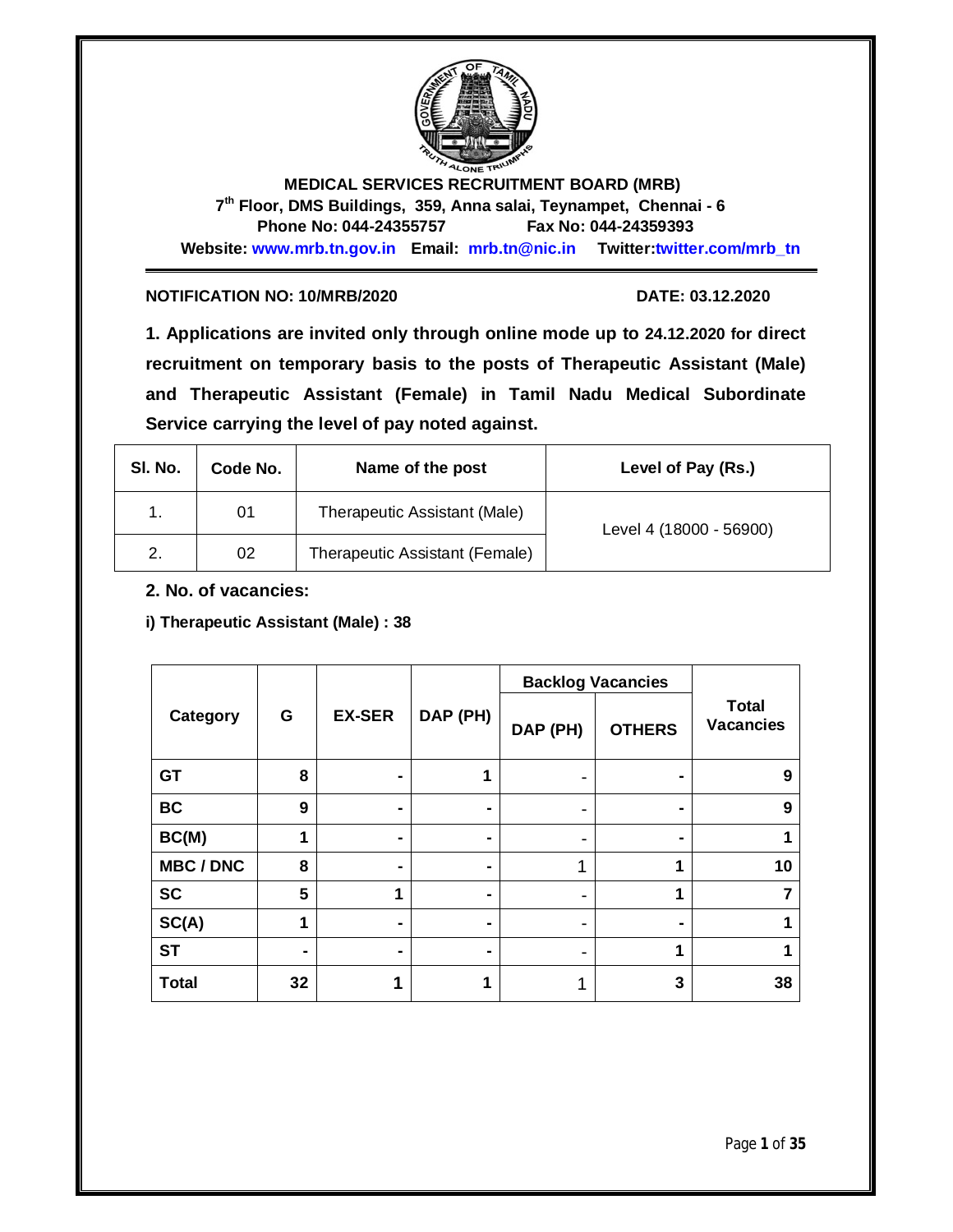**ii) Therapeutic Assistant (Female) : 38**

|                  |                |                |          |          | <b>Backlog Vacancies</b> |                                  |
|------------------|----------------|----------------|----------|----------|--------------------------|----------------------------------|
| Category         | G              | <b>DW</b>      | DAP (PH) | DAP (PH) | <b>OTHERS</b>            | <b>Total</b><br><b>Vacancies</b> |
| <b>GT</b>        | 9              | ۰              | 1        | 1        |                          | 11                               |
| <b>BC</b>        | 9              | ۰              | ۰        | -        | -                        | 9                                |
| BC(M)            | 1              | $\blacksquare$ | ۰        | -        |                          |                                  |
| <b>MBC / DNC</b> | 8              | ۰              | ۰        | ۰        |                          | 8                                |
| <b>SC</b>        | $\overline{7}$ | ۰              |          | ۰        |                          | 7                                |
| SC(A)            | 4              | $\blacksquare$ | ۰        | -        |                          |                                  |
| <b>ST</b>        |                | ۰              |          |          | 1                        |                                  |
| <b>Total</b>     | 35             | ۰              | 1        | 1        | и                        | 38                               |

| <b>Abbreviation</b> | Detail                                         |
|---------------------|------------------------------------------------|
| <b>BC</b>           | <b>Backward Classes</b>                        |
| <b>BCM</b>          | Backward Classes (Muslim)                      |
| DAP(PH)             | <b>Differently Abled Persons</b>               |
| <b>DW</b>           | Destitute Widows                               |
| Ex-Ser              | Ex-Servicemen                                  |
| G                   | General                                        |
| GT                  | <b>General Turn</b>                            |
| MBC / DNC           | Most Backward Classes / Denotified Communities |
| <b>SC</b>           | <b>Scheduled Castes</b>                        |
| <b>SCA</b>          | Scheduled Caste (Arunthathiyars)               |
| <b>ST</b>           | <b>Scheduled Tribes</b>                        |

| <b>3. IMPORTANT DATES:</b>                                                          |            |  |
|-------------------------------------------------------------------------------------|------------|--|
| Date of Notification                                                                | 03.12.2020 |  |
| Last date for submission of Application<br>  (Online Registration & Online payment) | 24.12.2020 |  |

**4.LEVEL OF PAY:** Level 4 (18000 - 56900)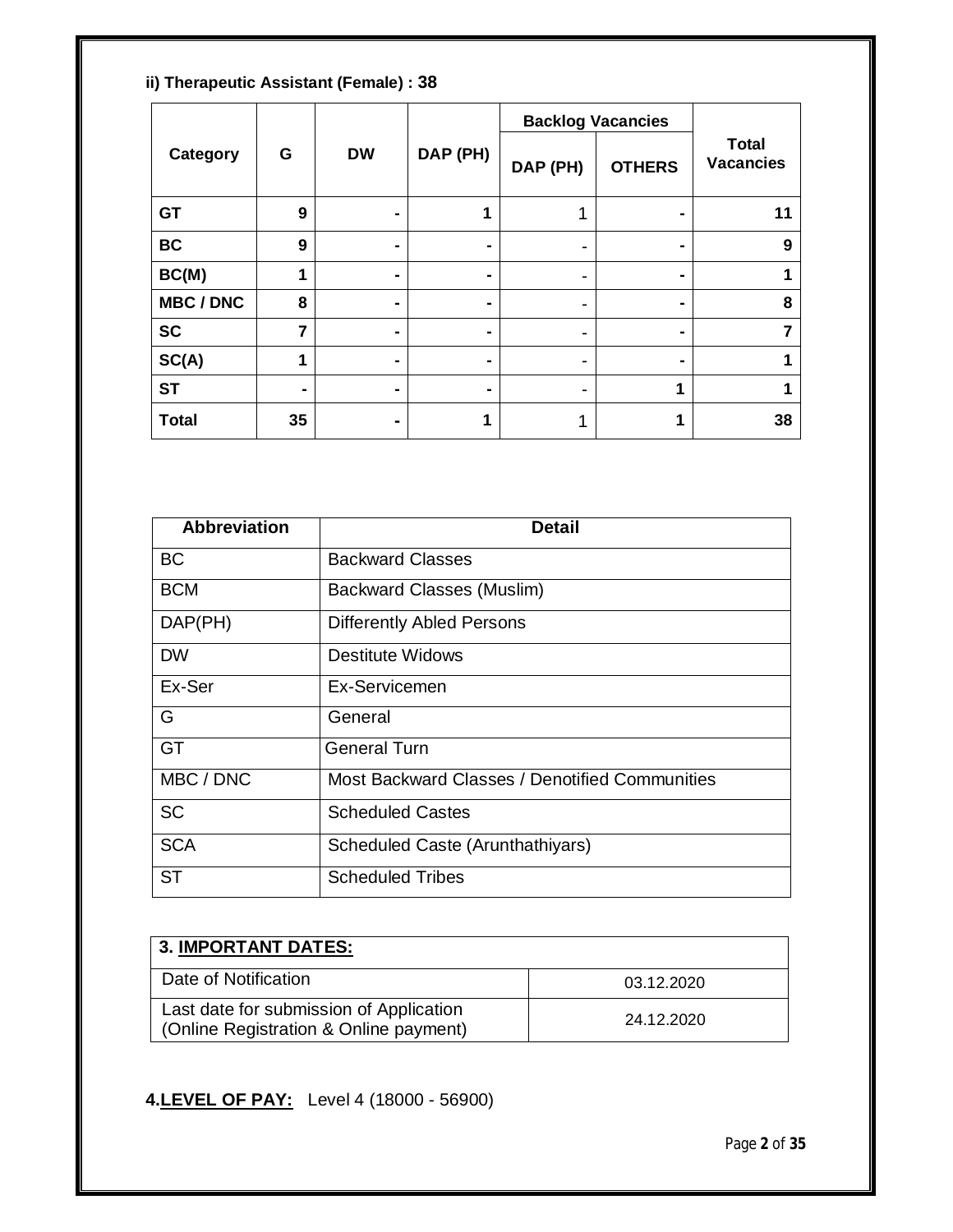# **5. RESERVATION AND RELATED INFORMATION:**

| a) | The number of vacancies advertised is only an indicative number and is                                                                                                                                                                                                                                                                                                                                                                                                                                                                                                                                                                                                                                                                                                                                                                                                                                                                                                                    |  |  |
|----|-------------------------------------------------------------------------------------------------------------------------------------------------------------------------------------------------------------------------------------------------------------------------------------------------------------------------------------------------------------------------------------------------------------------------------------------------------------------------------------------------------------------------------------------------------------------------------------------------------------------------------------------------------------------------------------------------------------------------------------------------------------------------------------------------------------------------------------------------------------------------------------------------------------------------------------------------------------------------------------------|--|--|
|    | liable for change (decrease or increase) with reference to vacancy position                                                                                                                                                                                                                                                                                                                                                                                                                                                                                                                                                                                                                                                                                                                                                                                                                                                                                                               |  |  |
|    | at any time before finalisation of selection for appointment.                                                                                                                                                                                                                                                                                                                                                                                                                                                                                                                                                                                                                                                                                                                                                                                                                                                                                                                             |  |  |
| b) | The rule of reservation is applicable as per the rules in force. Detailed<br>instructions with regard to reservation can be seen in Annexure-2 and 3 of<br>this notification.                                                                                                                                                                                                                                                                                                                                                                                                                                                                                                                                                                                                                                                                                                                                                                                                             |  |  |
| c) | Separate reservation of 3.5% within the 30% reservation available for<br>Backward Classes is applicable only to Backward Classes Muslims<br>(BCMs). All the concessions / relaxations / benefits applicable to BC<br>candidates are applicable to BC Muslim candidates as well.                                                                                                                                                                                                                                                                                                                                                                                                                                                                                                                                                                                                                                                                                                           |  |  |
| d) | The expression B.C (i.e. Backward Classes) wherever it occurs including<br>online application form, should be read as "B.C. (other than BCM) and B.C.<br>(Muslims)", [BCMs denotes Backward Classes Muslims].                                                                                                                                                                                                                                                                                                                                                                                                                                                                                                                                                                                                                                                                                                                                                                             |  |  |
| e) | <b>Reservation for Destitute Widow:-</b>                                                                                                                                                                                                                                                                                                                                                                                                                                                                                                                                                                                                                                                                                                                                                                                                                                                                                                                                                  |  |  |
|    | i.<br>In the case of direct recruitment to the posts with Grade Pay which<br>does not exceed Rs.2800/-, ten per cent of vacancies out of thirty<br>percent vacancies set apart for women shall be set apart for<br>destitute widows and the first vacancy in every ten vacancies set<br>apart for women in each category namely the General Turn,<br>Backward Class Muslims, Backward Classes, Most Backward<br>Classes / Denotified Communities, Scheduled Castes or Scheduled<br>Tribes shall be apart for destitute widows. If no qualified and<br>suitable destitute widow is available, the turn so set apart for<br>destitute widow shall go to the women (other than destitute widow)<br>belonging to respective category.<br>ii.<br>Every candidate claiming to be a "destitute widow" shall produce a<br>certificate in the format given in Annexure 9 to this notification<br>from the Revenue Divisional Officer or the Assistant Collector or the<br>Sub-Collector concerned. |  |  |
| f) | <b>Reservation for Ex-service men:-</b><br>In direct recruitment to the Group 'C' post, five percent (5%) posts are<br>reserved for Ex-service men as per the 200 point roster of Government of<br>Tamil Nadu. Every candidate claiming to be an Ex-servicemen, if already<br>discharged, should produce the Discharge Certificate from the Defence<br>services, pension, payment order etc. and if the candidate is serving<br>personnel (yet to be discharged) the candidate has to produce an<br>undertaking as in Annexure 8 A (in Annexure $-$ 8) and form of certificate<br>for serving personnel in Annexure 8 B (in Annexure $-8$ ).                                                                                                                                                                                                                                                                                                                                              |  |  |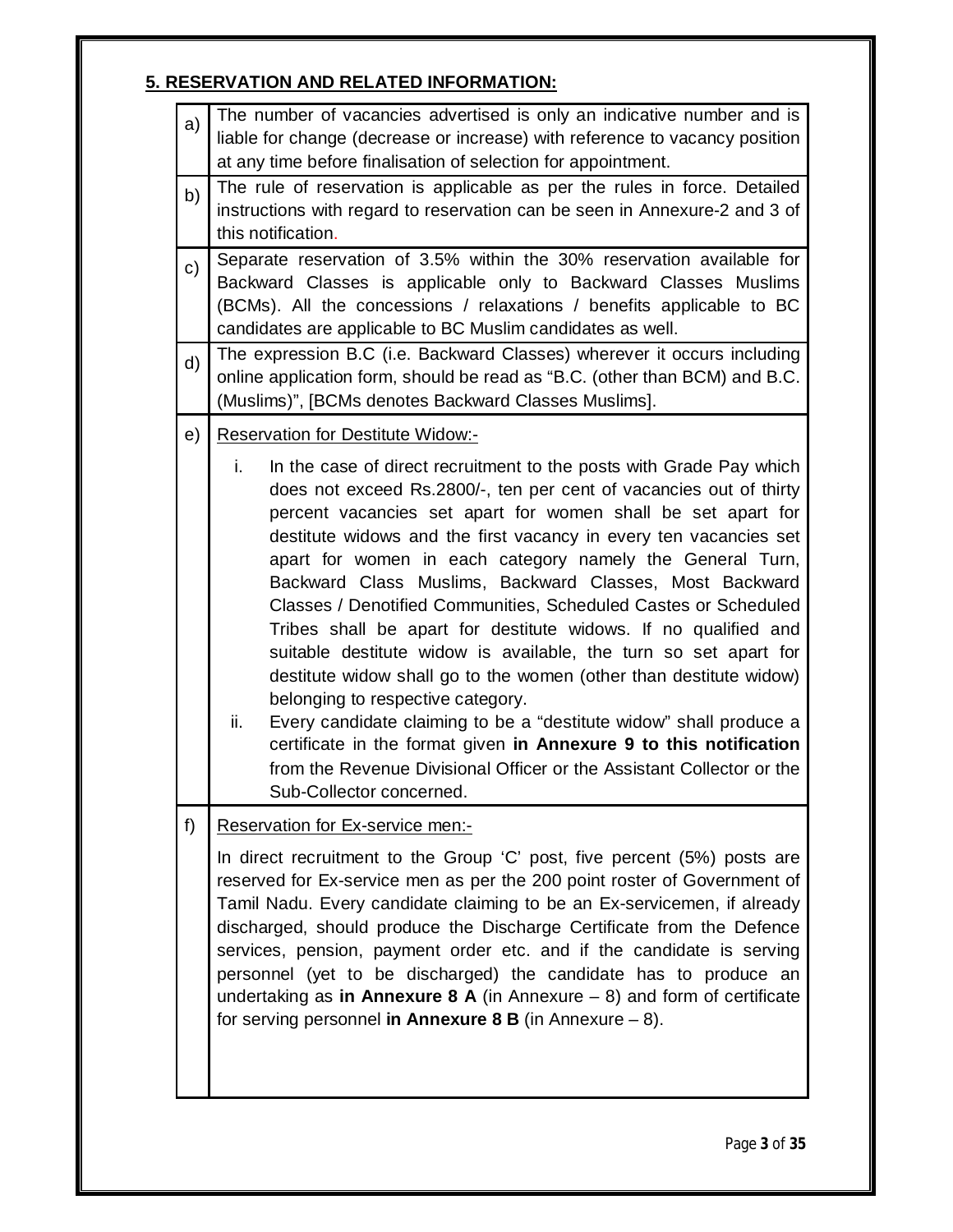g) Reservation for differently abled:-

4% of the posts are reserved for Differently Abled candidates (Orthopaedically physically handicapped locomotory disability of the lower limb should be between 40% and 70%) as per G.O.(Ms.) No. 3, Health and Family Welfare (C2) Department dated 06.01.2016 and G.O.(Ms.) No. 21, Welfare of Differently Abled Persons (DAP-3.2) Department dated 30.05.2017. Such candidates have to produce a certificate of physical fitness from the Medical Board (as in Annexure 7A / 7B of this notification).That Certificate should be obtained from the Medical Board of a Medical college.

# **6 A. AGE (as on 01.07.2020):**

| SI. |                          | <b>Minimum</b><br>Age<br>(should | Maximum Age<br>(in years) |    |  |
|-----|--------------------------|----------------------------------|---------------------------|----|--|
| No. | Category                 | have<br>completed)<br>(in years) | SC/ST/SCA/BC/BCM/MBC&DNC  | ОC |  |
| a.  | For all categories       | 18                               | 58                        | 30 |  |
| b.  | Differently Abled Person | 18                               | 58                        | 40 |  |
| C.  | <b>Destitute Widow</b>   | 18                               | 58                        | 58 |  |
| d.  | Ex-Servicemen            | 18                               | 58                        | 48 |  |

**Note:** 

- 1. Sub-Section 8 of Section 20 of the Tamil Nadu Government Servants (Conditions of Service) Act- 2016 shall be applicable to this recruitment.
- 2. Applicants not belonging to SCs, SC(A)s, STs, MBC&DCs, BCs, BCMs who have put in 5 years or more of service in the State/Central Government are not eligible to apply even if they are within the age limit.

#### **Age concession for Ex-servicemen:-**

 "Notwithstanding anything contained in the Act or in the special rules for the various State and Subordinate Services, an ex-serviceman who has not completed forty eight years of age, if he does not belong to Scheduled Caste, Scheduled Tribe or Backward Class and fifty three years, if he belongs to Scheduled Caste, Scheduled Tribe or Backward Class on 1st July of the year in which the selection for appointment is made, but is otherwise qualified and whose name is suggested by a local Employment Exchange for appointment to a vacancy under the Government notified to it shall be eligible for such appointment.."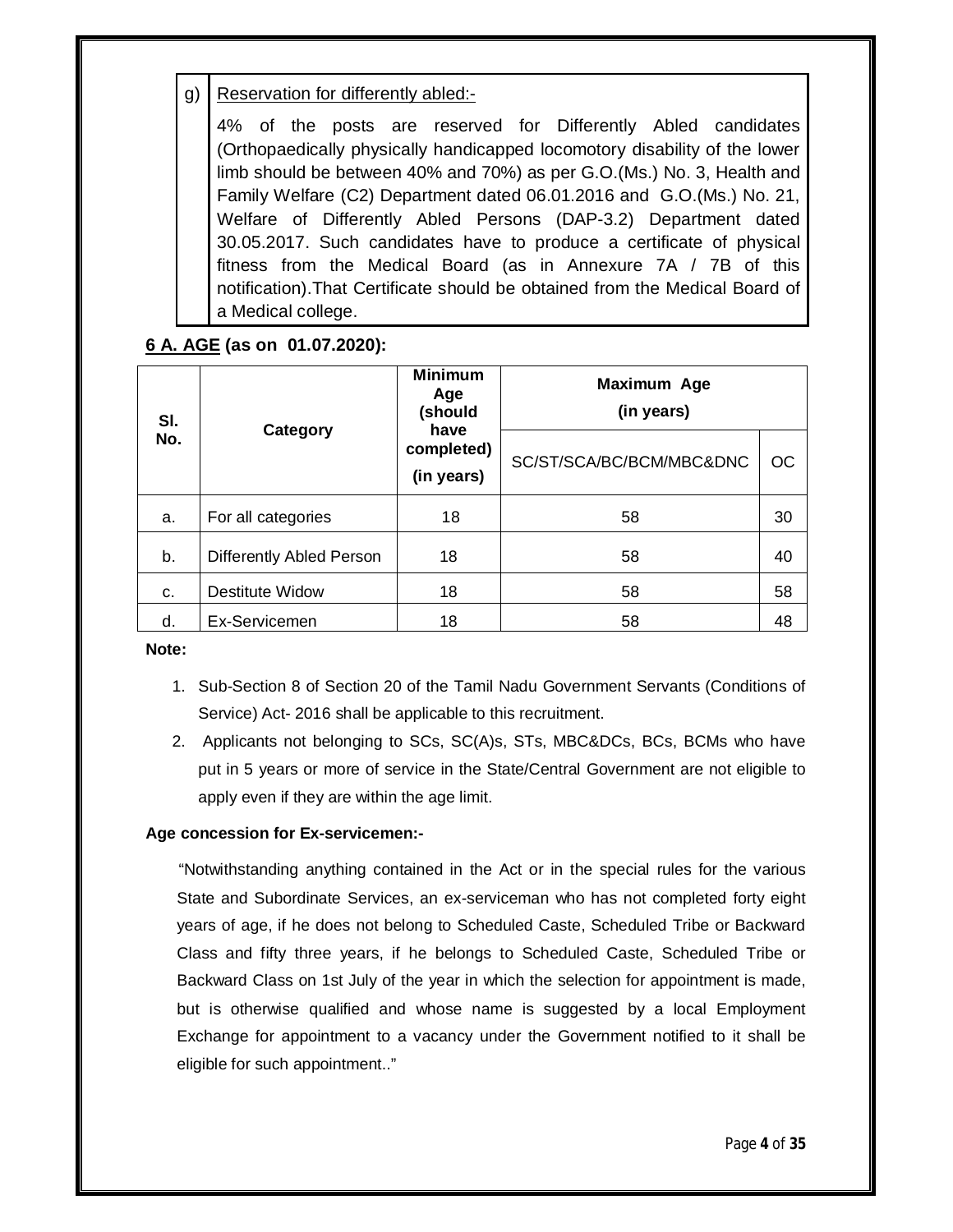"Persons serving in the Armed Forces shall be eligible to apply for posts under the Government if they are due to Complete the specified term of their engagement in the Armed forces within one year from the last date prescribed by the appropriate authority for receipt of the application in respect of a particular recruitment. All such candidates while making their applications shall submit a self undertaking and a form of certificate from their Commanding Officer in the format given in Annexure – 8 of this notification. "

[Section 63 of Tamil Nadu Government Servants (Conditions of Service) Act, 2016.]

#### **Age concession for Differently abled candidates:-**

Eligible Differently Abled candidates can avail age concession up to ten years over and above the age limits prescribed for the appointment to post by direct recruitment.

[Section 64 of Tamil Nadu Government Servants (Conditions of Service) Act, 2016.]

#### **6B. EDUCATIONAL QUALIFICATION:**

 Candidate shall possess the following qualification on the date of this notification *viz. 03.12.2020*

| SI. No. | Name of the posts                                                                | Qualification                                                                                                                                                                                                                                                                                                                                                                                          |
|---------|----------------------------------------------------------------------------------|--------------------------------------------------------------------------------------------------------------------------------------------------------------------------------------------------------------------------------------------------------------------------------------------------------------------------------------------------------------------------------------------------------|
| 1.      | Therapeutic<br>Assistant (Male)<br>&<br>Therapeutic<br><b>Assistant (Female)</b> | No person shall be eligible for appointment to the<br>post, unless he possesses the $2\frac{1}{2}$ years course in<br>Diploma in Nursing Therapy awarded by the<br>Chairman, Board of Examination, Directorate of<br>Indian Medicine and Homoeopathy, Government of<br>Tamil Nadu or the Secretary, Governing council,<br>Directorate of Indian Medicine and Homoeopathy,<br>Government of Tamil Nadu. |

# **6C. CONDITIONS AND QUALIFICATION:**

- i. The claims of the candidates with regard to the date of birth, educational / technical qualifications and community are generally accepted only on the information furnished by them in their on-line application, without physical verification of their claims. Their candidature therefore will be provisional and subject to the Board satisfying itself, about their age, educational/technical qualifications, community etc. through a physical verification process. The candidature is therefore, provisional at all stages and the Board reserves the right to reject any candidature at any stage, even after the selection has been made.
- ii. If a candidate claims equivalent qualification, the onus of providing the same rests with the candidate.
- iii. Persons with required qualification whether registered in employment exchange or otherwise are eligible to apply.
- iv. Candidate shall not have any adverse character or antecedents.
- v. Candidate shall not have more than a living spouse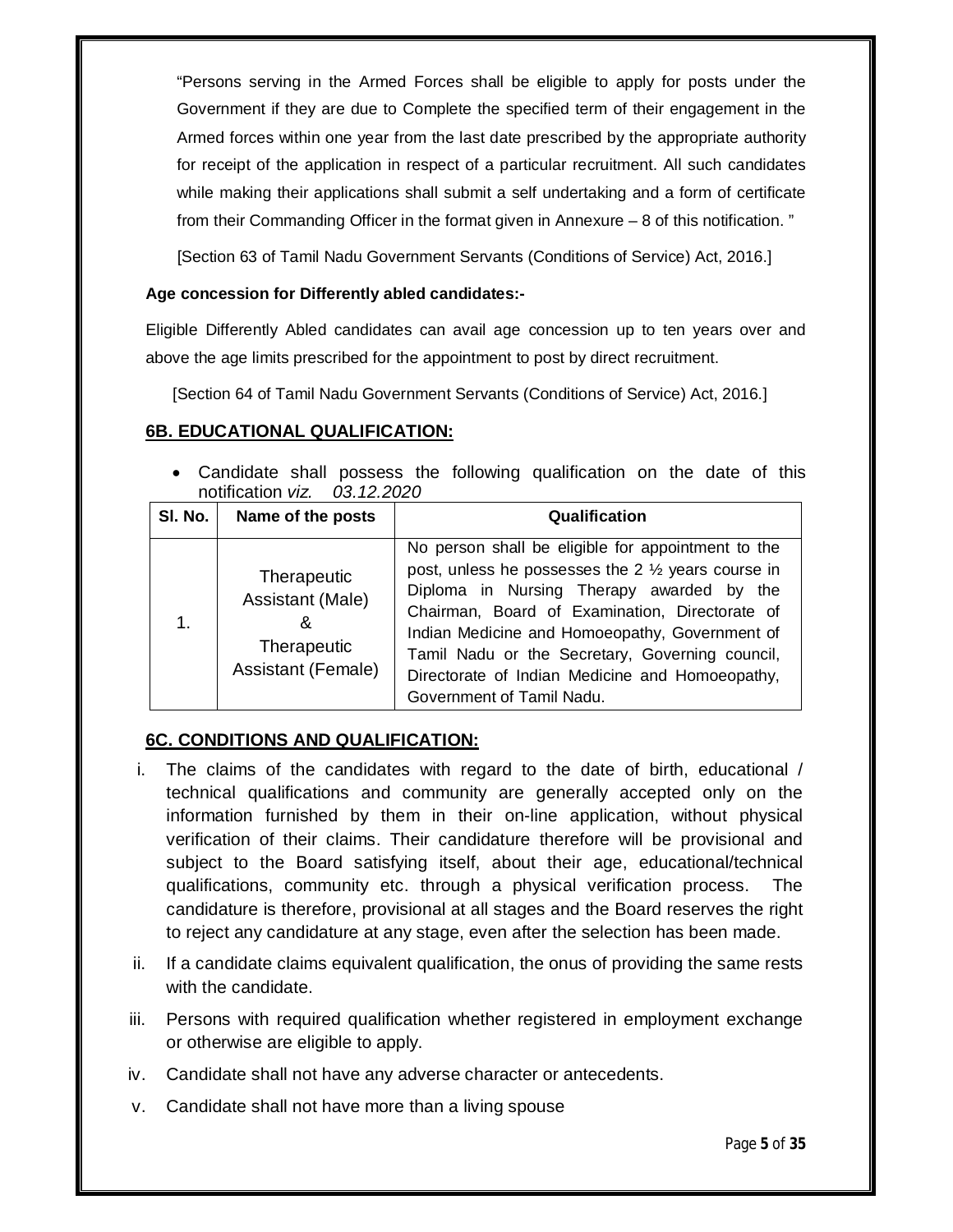# **7. PROCEDURE OF SELECTION:**

**7a.** Selection will be made based on the marks scored by the candidates in their academic qualification for the post of **Therapeutic Assistant (Male) / Therapeutic Assistant (Female)** duly following the rules of reservation and communal rotation issued by the Government of Tamil Nadu. There will be no oral test (Interview) for the post.

| <b>Educational qualification</b>                                   | Weightage of marks |             |                    |  |
|--------------------------------------------------------------------|--------------------|-------------|--------------------|--|
| required for the post                                              | <b>Diploma</b>     | HSC / P.U.C | <b>SSLC / 10th</b> |  |
| 2 1/ <sub>2</sub> years course in<br>Diploma in Nursing<br>Therapy | 50%                | 30%         | 20%                |  |

**7b.**The selection will be made for the post of **Therapeutic Assistant (Male) / Therapeutic Assistant (Female)**, duly following the relevant rules of reservation and communal rotation of Government of Tamil Nadu.

# **8. FEE AND SERVICE CHARGES:**

| SC / SCA / ST / DAP(PH) / DW | Rs. 300/- | Others | Rs. 600/- |
|------------------------------|-----------|--------|-----------|
|------------------------------|-----------|--------|-----------|

The details regarding on-line remittance can be seen in Annexure-1.

On-line applications once registered / completed will not be allowed to be withdrawn and / or the fee paid towards the registration / application will not be refunded / adjusted for any reason.

# **9. ON-LINE REGISTRATION:**

- a. Interested and eligible candidates are to visit the Medical Services Recruitment Board's website **www.mrb.tn.gov.in** and familiarize themselves with the detailed notification.
- b. On the Home Page, click "Online Registration" to open up the On-Line Application Form.
- c. Select the name of the post of **Therapeutic Assistant (Male) / Therapeutic Assistant (Female)**
- d. All the required particulars be entered without skipping any field.
- e. **Mobile number and e-mail are mandatory; you are also requested to provide alternate secondary Mobile No., Landline number as well. All**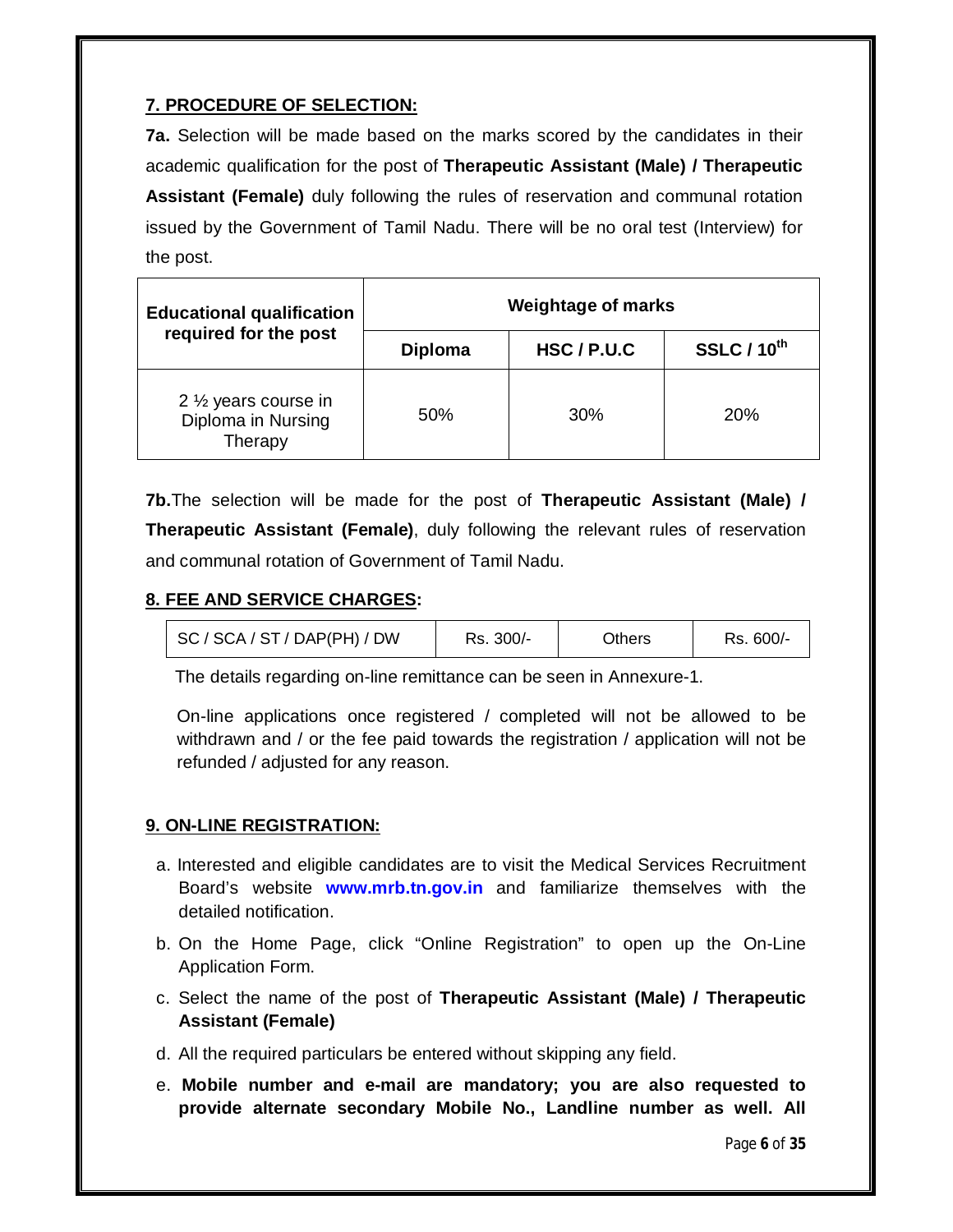**communication from MRB will be sent only to the registered primary mobile number by SMS and to the registered e-mail only and by no other means**.

f. Candidates are required to upload their scanned copy of colour photograph (not exceeding 500 kb in size) and scanned copy of signature (not exceeding 200 kb in size) as per the specifications given in the Guidelines for Scanning and Upload of Photograph and Signature. An online application is incomplete without the Photograph, Signature upload.



- g**. The candidates need to apply only in online mode**. They shall not send copies of certificates / printed application to MRB. In the online application, candidates need to furnish the details such as: Community Certificate number; Issuing Authority; Date of issue, in support of the claims made with regard to community failing which the application will not be considered.
- h. Candidates need to verify their eligibility for the post before submitting their online application. If a candidate furnished wrong information, action will be taken by MRB to debar such candidate from the future exams/recruitment, apart from other legal actions.

Please read the instructions on "How to Apply On-line" in Annexure-1.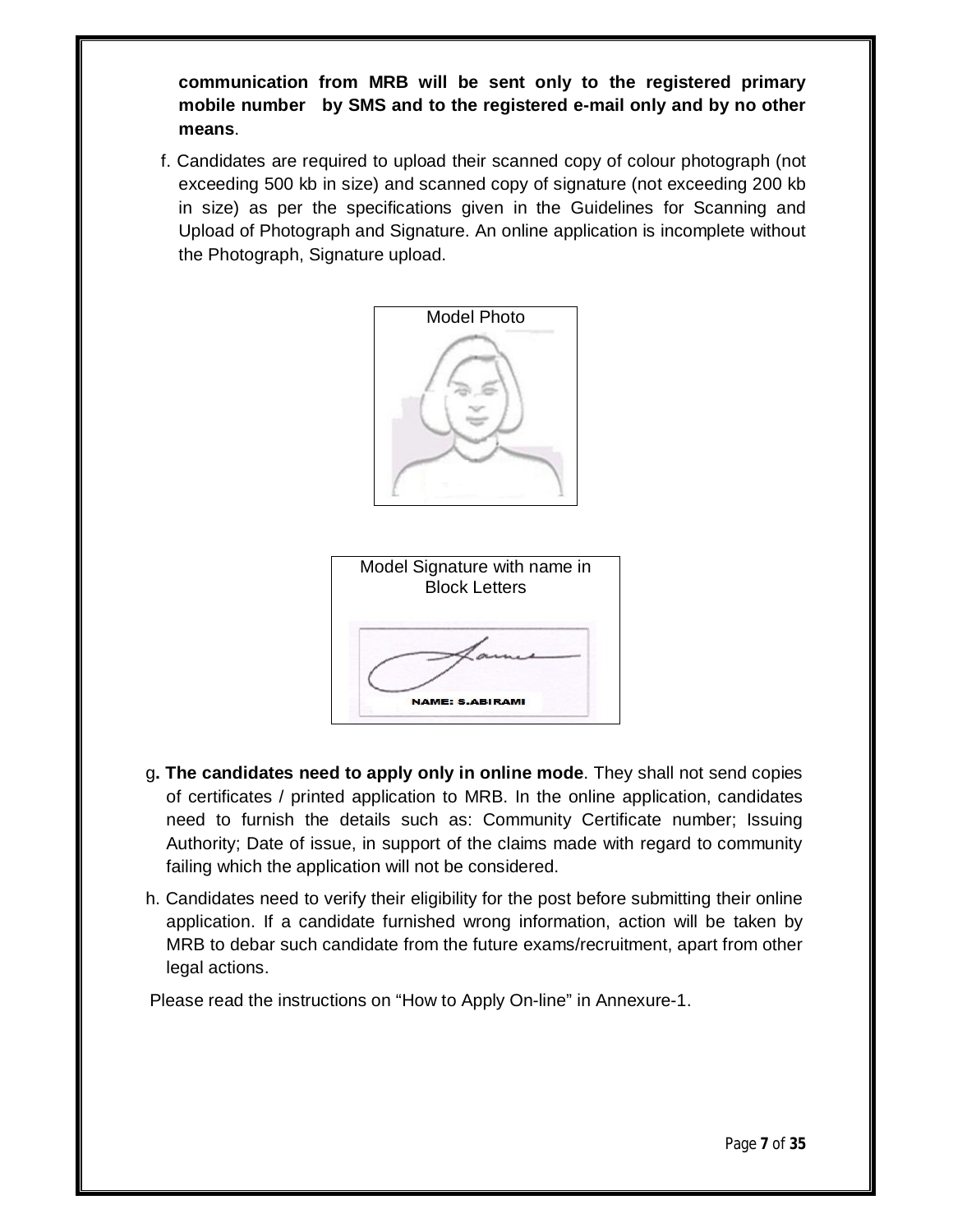#### **10. COMMUNICATION WITH THE MRB:**

i. Any communication intended for the Board must be made in writing and addressed only to the Medical Services Recruitment Board, 7th floor, 359, Anna Salai, Teynampet, Chennai 600 006.

ii. If a reply is sought, it must be accompanied by an envelope affixed with sufficient postage stamps with the address to which the reply is to be sent.

iii. Communications seeking reasons for non-selection and other qualifications will receive no attention. Requests for furnishing causes of failure (non-selection) will not be complied with.

iv. The Board will receive communication only from candidates. Communication in the name of pleader or agent will not be entertained.

v.Details of provisionally selected candidates will be hosted in the Board's website **www.mrb.tn.gov.in**.

vi. Latest news will be updated first in the official twitter account of MRB **www.twitter.com/mrb\_tn**.

vii. After the selection is made by the Board, the Appointment and postings of **Therapeutic Assistant (Male) / Therapeutic Assistant (Female)** will be made by the Directorate of Indian Medicine and Homoeopathy, Chennai-106.

viii. Any claim relating to the selection should be received within 30 days from the date of announcement of results. Claims received thereafter will not be considered.

# **11. CERTIFICATE OF PHYSICAL FITNESS:**

 Candidates provisionally selected for appointment to the posts will be required to produce a certificate of physical fitness including Vision Certificate in the prescribed form.

# **12. SPECIAL INSTRUCTIONS:**

All the candidates wishing to apply shall abide by / agree to the following undertaking and declaration in the on-line application form. In addition, candidates who are called for certificate verification shall also submit the following undertaking and declaration.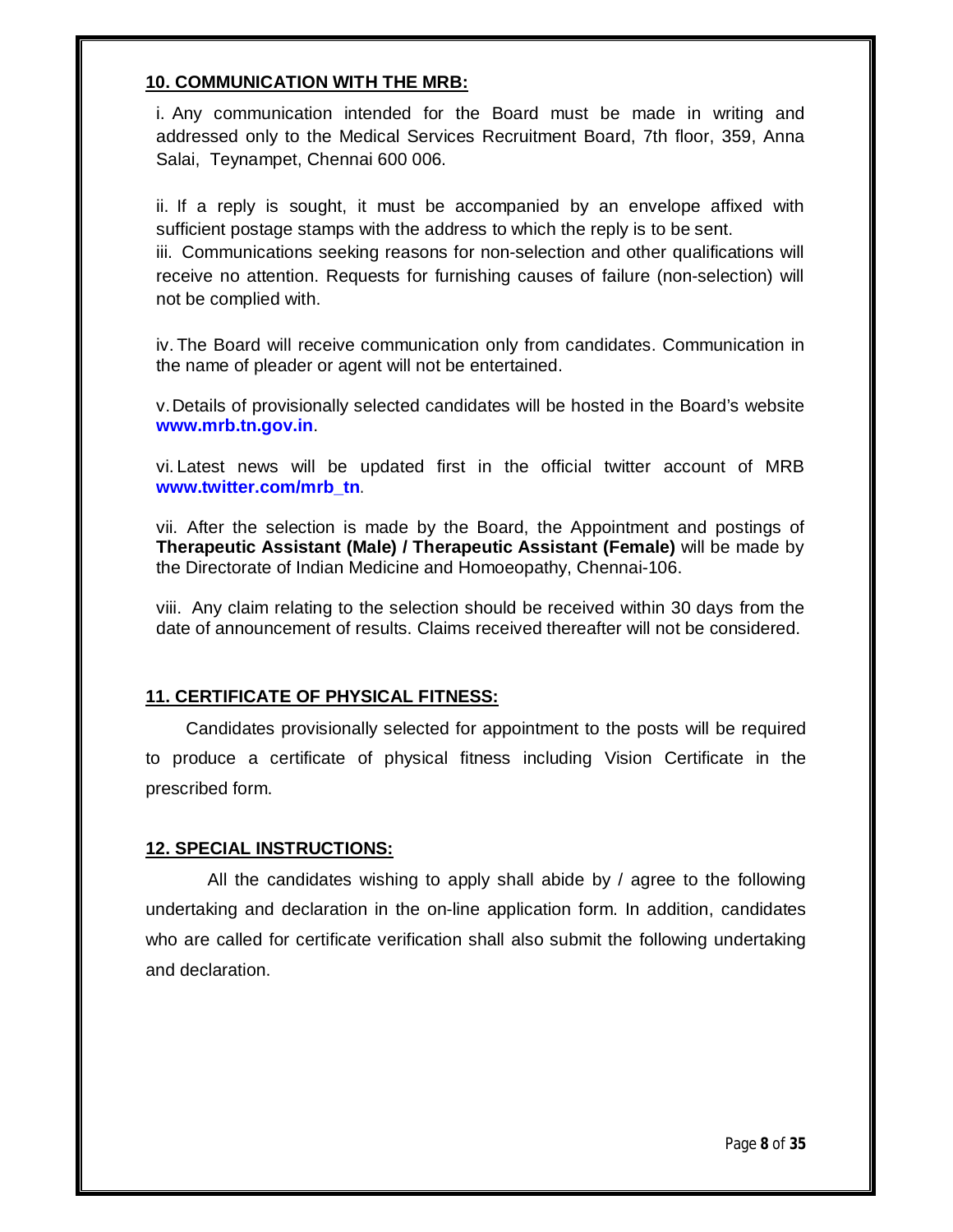### **A. UNDERTAKING BY THE CANDIDATE**

#### **In the event of my selection:-**

- i) I will serve anywhere in Tamil Nadu in any Government Medical Institution where ever posted.
- ii) I will join duty within 30 days from the date of receipt of appointment orders and will not claim extension of joining time citing that I am undergoing higher studies or for any other reason. I will abide by the condition that my name will be removed from the approved list without assigning any reasons therefor, if I fail to join duty within the stipulated time.
- iii) I will abide by the condition that if I am selected and appointed as **Therapeutic Assistant (Male) / Therapeutic Assistant (Female)**, after joining duty, I will not be permitted to undergo any course within the period of two years excluding the period of leave.
- iv) I am not serving in any State Government / Central Government / Other Institutions at present.

(or) I am serving in \_\_\_\_\_\_\_\_\_\_\_\_\_\_\_\_\_\_\_\_\_\_\_\_\_\_\_\_\_\_\_\_\_\_\_\_\_\_\_\_\_\_\_\_\_\_\_\_\_ at present for which No objection Certificate (NOC) is enclosed.

(Signature of the candidate)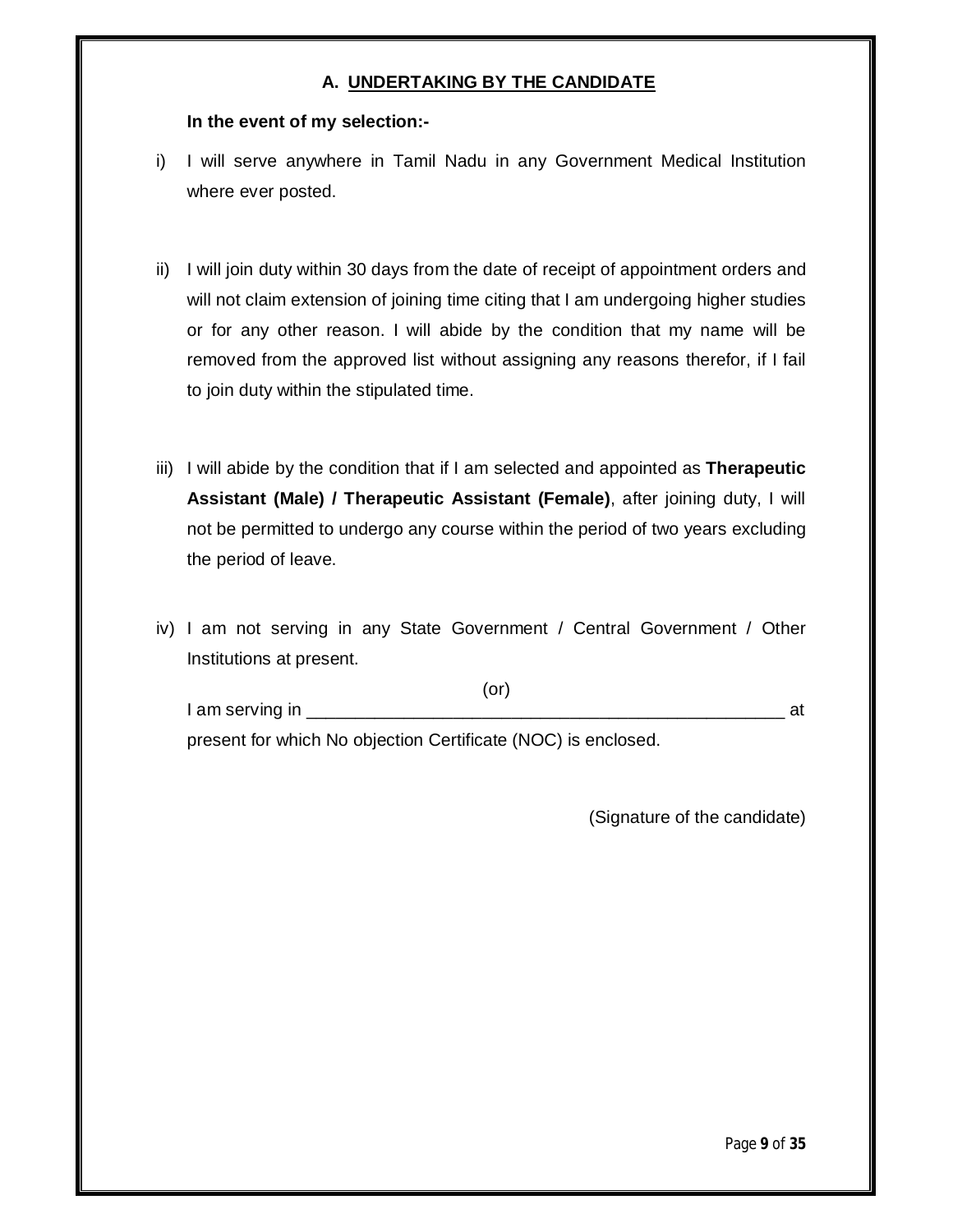#### **B. DECLARATION BY THE CANDIDATE**

- I. I hereby declare that all the particulars furnished in this application are true, correct and complete to the best of my knowledge and belief. In the event of any information being found false or incorrect or ineligibility being detected before or after the selection, action can be taken against me by the MRB.
- II. I hereby declare that I will not be a party to any kind of canvassing on my behalf.
- III. I further declare that I fulfill all the eligibility conditions prescribed for admission to this post.
- IV. I have informed my employer in writing that I am applying for this post and furnish the NOC for this purpose (if applicable).
- V. I have gone through the instructions etc. to candidates and the Board's Notification for this recruitment before filling up the application form.
- VI. I declare that I possess the Medical Standards prescribed for the post(s) which I am now applying.
- VII. I certify that I have not been debarred / disqualified by the Board or any other recruiting agency.
- VIII. I am not a dismissed Government Employee.
- IX. There is no criminal case filed against me in any Police Station / Court.
- X. There is no Vigilance Case filed against me in the Police Station.
- XI. I hereby declare that my character/antecedents are suitable for appointment to this post.
- XII. I declare that I do not have more than one living spouse / I am unmarried.

(Signature of the candidate)

**13. Candidates are advised to read and familiarize themselves with this detailed notification before filling online application in www.mrb.tn.gov.in**.

**Member Secretary**

Page **10** of **35**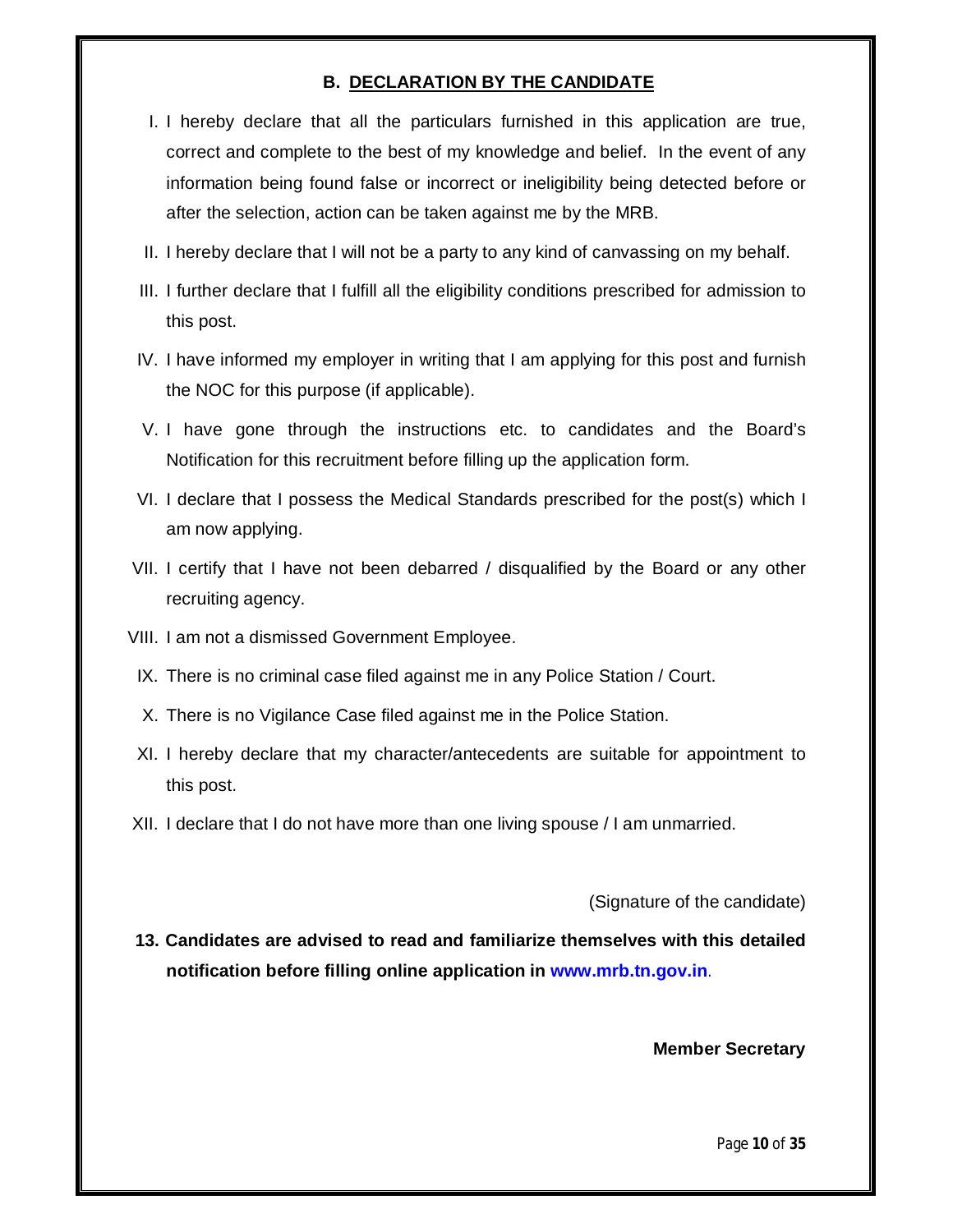# **Medical Services Recruitment Board**

# **DETAILED INSTRUCTIONS IN ANNEXURE**

| <b>Annexure</b><br>No. | <b>Detail</b>                                                                                                   |
|------------------------|-----------------------------------------------------------------------------------------------------------------|
| 1                      | <b>How to Apply On-line?</b>                                                                                    |
| $\mathbf{2}$           | <b>Reservation</b>                                                                                              |
| 3                      | List of Documents to be produced at the time of<br><b>Certificate Verification</b>                              |
| 4                      | <b>Disqualification / Debarment</b>                                                                             |
| 5                      | <b>No Objection Certificate</b>                                                                                 |
| 6                      | Scale of Pay, Joining Time, etc.                                                                                |
| 7                      | Medical Certificates for Orthopaedically Physically<br>disabled                                                 |
| 8                      | Undertaking and Certificate to be furnished by<br>serving personnel                                             |
| 9                      | Certificate to be produced by the candidates who<br>claims concession under Destitute Widow                     |
| 10                     | <b>Specimen copy of Conduct and Character Certificate</b><br>(to be issued by a group 'A' or group 'B' officer) |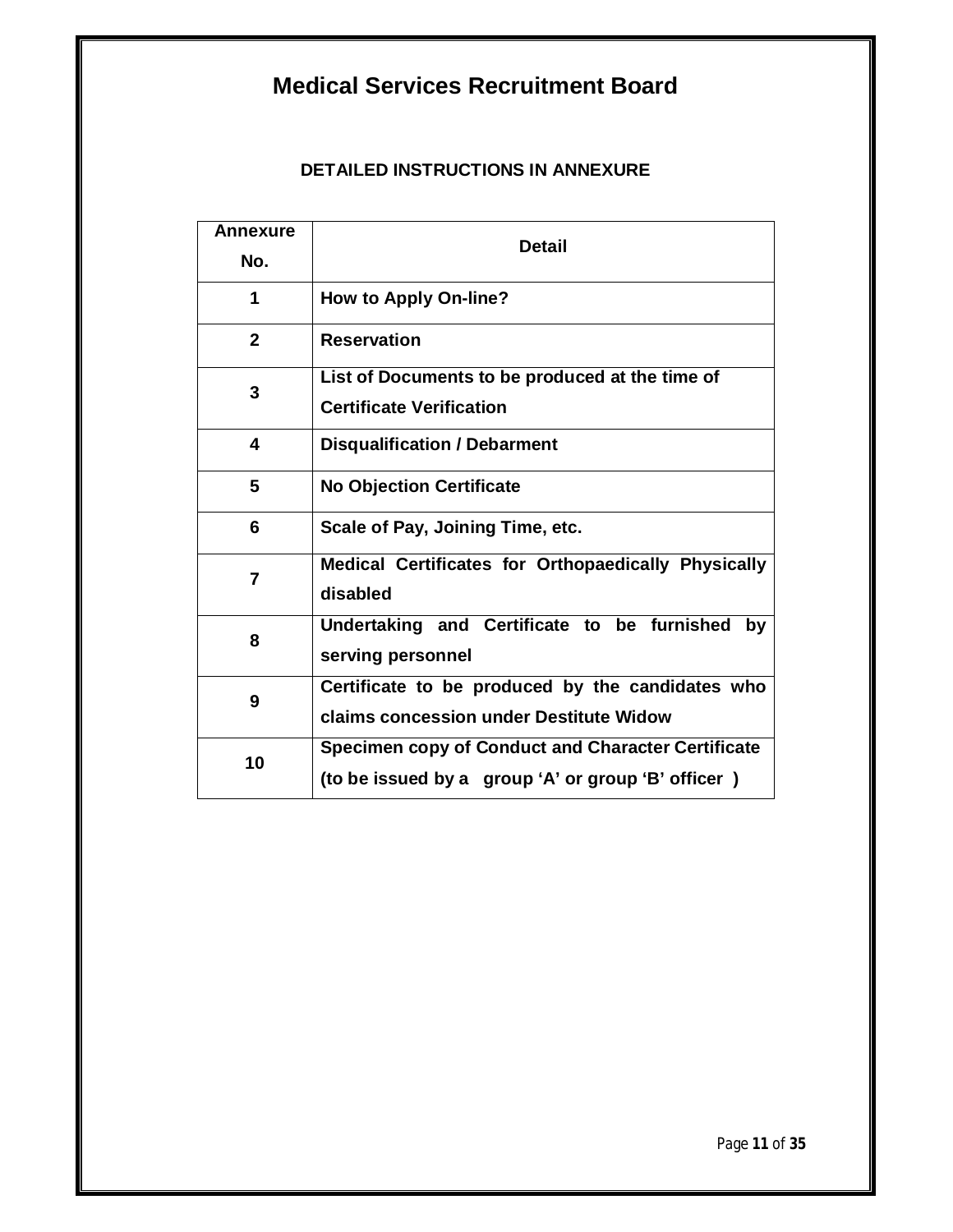#### **HOW TO APPLY ON-LINE?**

- **a.** Candidates should apply only through online in the Board's Website **www.mrb.tn.gov.in**.
- **b.** Before applying, the candidates should keep a scanned image of their colour photograph and scanned image of their signature. (Preferably stored in a CD/DVD/Pen drive as per their convenience).
- **c.** A valid e-mail ID and Mobile Number is mandatory for registration and email ID and the given mobile number should be kept active till the declaration of results. MRB will send intimation regarding certificate verification, other Memos etc. only through the registered e-mail ID.
- **d.** The candidates shall register their mobile number in the application to receive SMSs. **All communications from the MRB will be through e-mail and SMS to the candidate's registered primary mobile number/registered email only.**
- **e.** Please note that all the particulars mentioned in the online application including Name of the Candidate, Post Applied, Communal Category, Date of birth, Address, Email ID, etc. will be considered as final and **no modifications will be allowed after the last date specified for applying online.** Candidates are requested to fill in the online application form with utmost care as no correspondence regarding change of details will be entertained.
- **f.** Payment of fee can be done through either on-line mode or offline mode. While filling up of on-line application they shall select the appropriate payment method.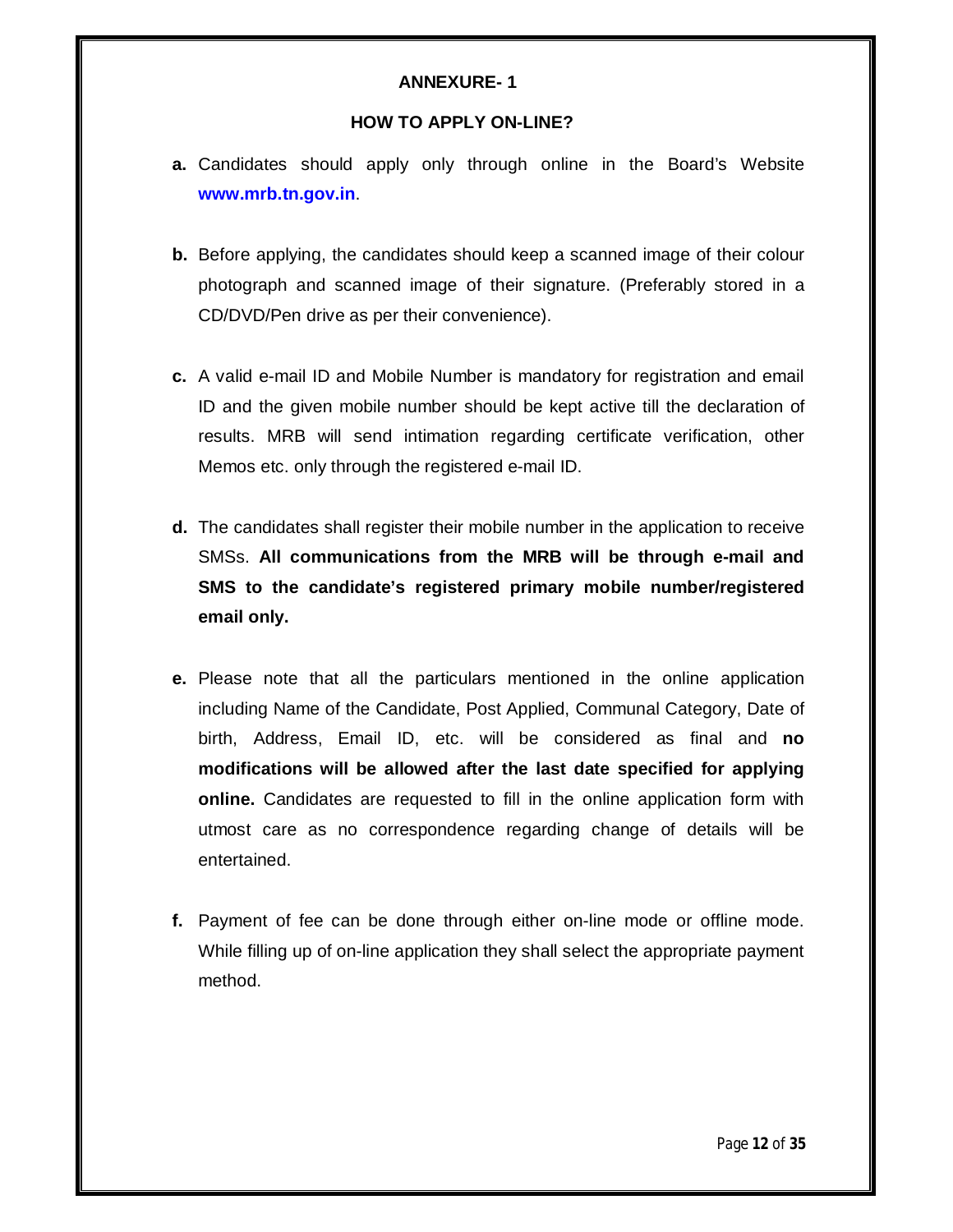# **Online Payment (Net Banking, Credit card / Debit card / Mobile Wallet)**

- **g.** For payment of fee through the online payment gateway, i.e. Net Banking, Credit Card, Debit card and Mobile Wallet Payment, **an additional page of the application form will be displayed,** wherein candidates may follow the instructions and fill in the requisite details to remit payment.
- **h.** After submitting the payment information in the online application form, please wait for the intimation from the server, **DO NOT press Back or Refresh button, in order to avoid double charge.**
- **i.** If the online transaction has been successfully completed a final Registration Number and Password will be generated. Candidates should note the same for future reference.

#### **Print Option:**

- **j.** After submitting the application, candidates can save/ print their application in PDF format.
- **k.** On entering Registration Number and password, Candidates can download their application and print, if required.
- **l.** Candidates **need not send** the printout of the online application or any other supporting documents to the Board. The certificates will be normally verified later, when the candidates are called for certificate verification.
- **m.** The certificates in support of claim(s) made by the candidates, as per Notification, should be produced, whenever required as directed by the Board without fail.

#### **Note:**

- **i.** Candidates are advised in their own interest to apply on-line and remit fee much before the closing date and not to wait till the last date to avoid lastminute internet connectivity issues.
- **ii.** MRB will not be responsible for delayed submission or remitting of payment.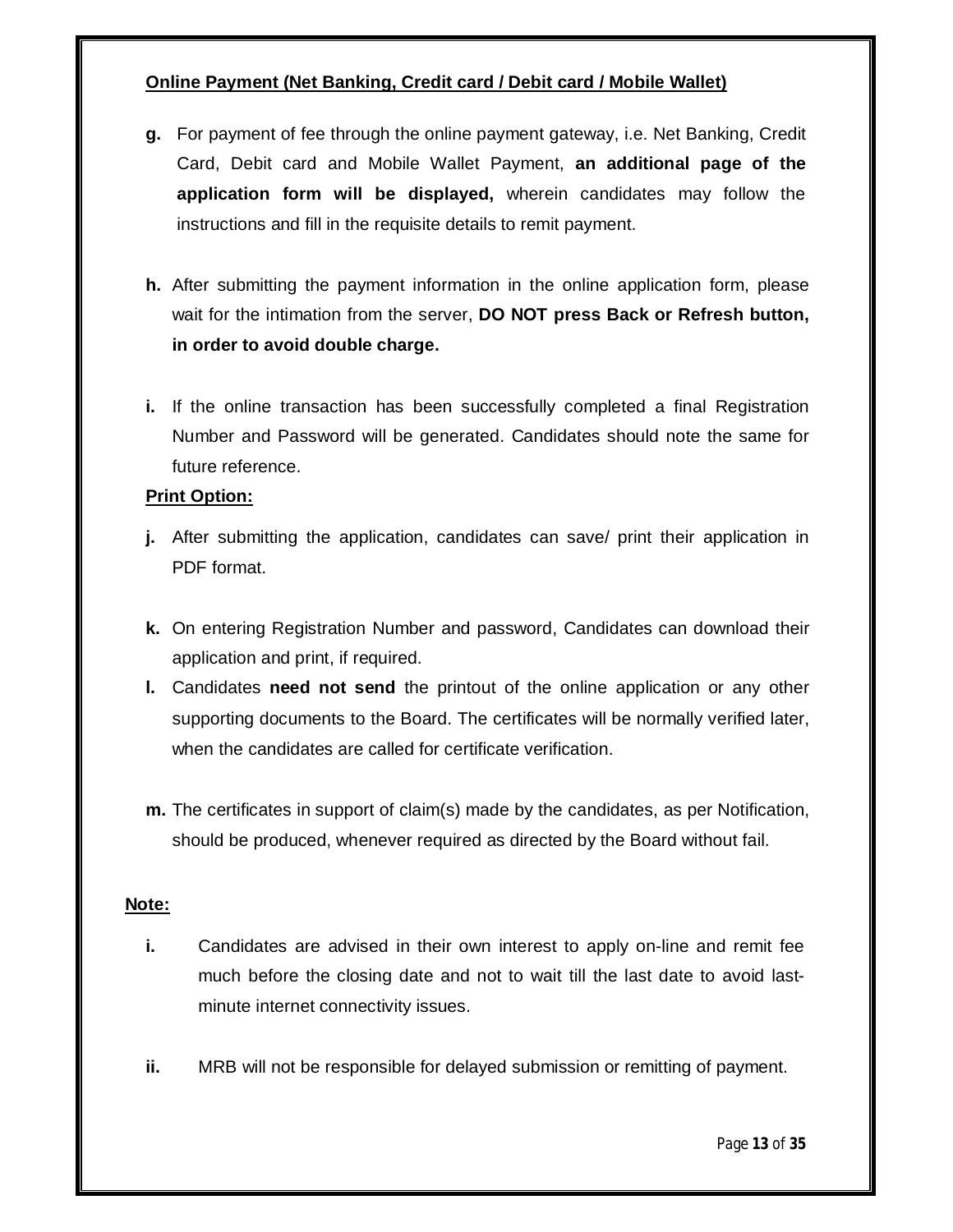- **iii. Under no circumstances, a candidate should share/mention e-mail ID or Mobile Number with any other person. In case a candidate does not have a valid personal e-mail ID, they should create a new e-mail ID before applying on-line and must maintain that email account**.
- **iv.** No modification in fee payment through on-line mode is permitted.
- **v.** Candidates should carefully fill in the details in the On-Line Application at the appropriate places and click on the "SUBMIT" button at the end of the On-Line Application format. Before pressing the "SUBMIT" button, candidates are advised to verify each and every particular filled in their application. The name of the candidate or his /her father/husband's name etc. should be recorded correctly in the application as it appears in the certificates. Any change/alteration found may disqualify the candidature.
- **vi.** Any clarification regarding on-line registration may be obtained from the Help Desk Phone **No.91-9840586502 between 09.30 am to 05.30 pm from Monday to Friday and 09.30 am to 12.30 pm on Saturday.**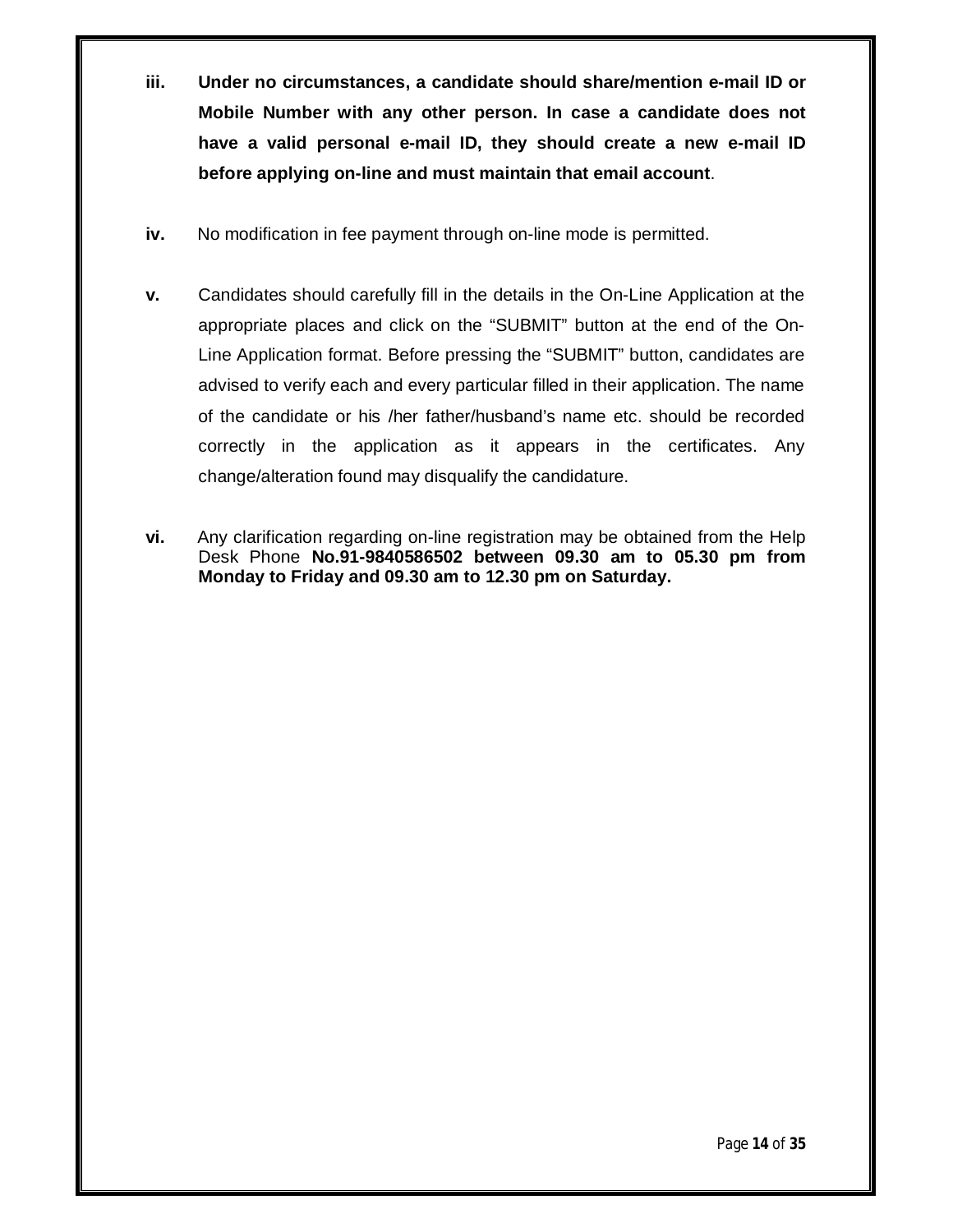#### **RESERVATION**

The rule of reservation and communal rotation is applicable as per the existing orders of the Government of Tamil Nadu in this regard. Candidates belonging to the Scheduled Castes (SC), Scheduled Caste (Arunthathiyars)(SCA), Scheduled Tribes, Most Backward Classes/ Denotified Communities(MBC/DNC), Backward Classes (other than Muslim)(BC) and the Backward Classes (Muslim)(BCM) will also be eligible for selection against the vacancies to be filled under General turns on the basis of merit ,and where a Scheduled Castes/Scheduled Caste (Arunthathiyars) / Scheduled Tribe, Most Backward Classes/Denotified Communities or Backward Classes (other than Muslim)/Backward Classes (Muslim) candidate is selected on the basis of merit against the General turn, the vacancy reserved for them will not in any way be affected.

#### **Reservation for Differently Abled:-**

4% of the posts are reserved for Differently Abled candidates as per G.O.(Ms.) No. 21, Welfare of Differently Abled Persons (DAP-3.2) Department dated 30.05.2017 and as per G.O.(Ms.) No. 3, Health and Family Welfare (C2) Department dated 06.01.2016 (Orthopaedically physically handicapped locomotory disability of the lower limb should be between 40% and 70%).Such candidates have to produce a certificate of physical fitness from the Medical Board (as in Annexure 7A / 7B of this notification).That Certificate should be obtained from the Medical Board of a Medical college.

#### **Reservation for Destitute Widow:-**

i. In the case of direct recruitment to the posts with Grade Pay which does not exceed Rs.2800/-, ten per cent of vacancies out of thirty percent vacancies set apart for women shall be set apart for destitute widows and the first vacancy in every ten vacancies set apart for women in each category namely the General Turn, Backward Class Muslims, Backward Classes, Most Backward Classes / Denotified Communities, Scheduled Castes or Scheduled Tribes shall be apart for destitute widows. If no qualified and suitable destitute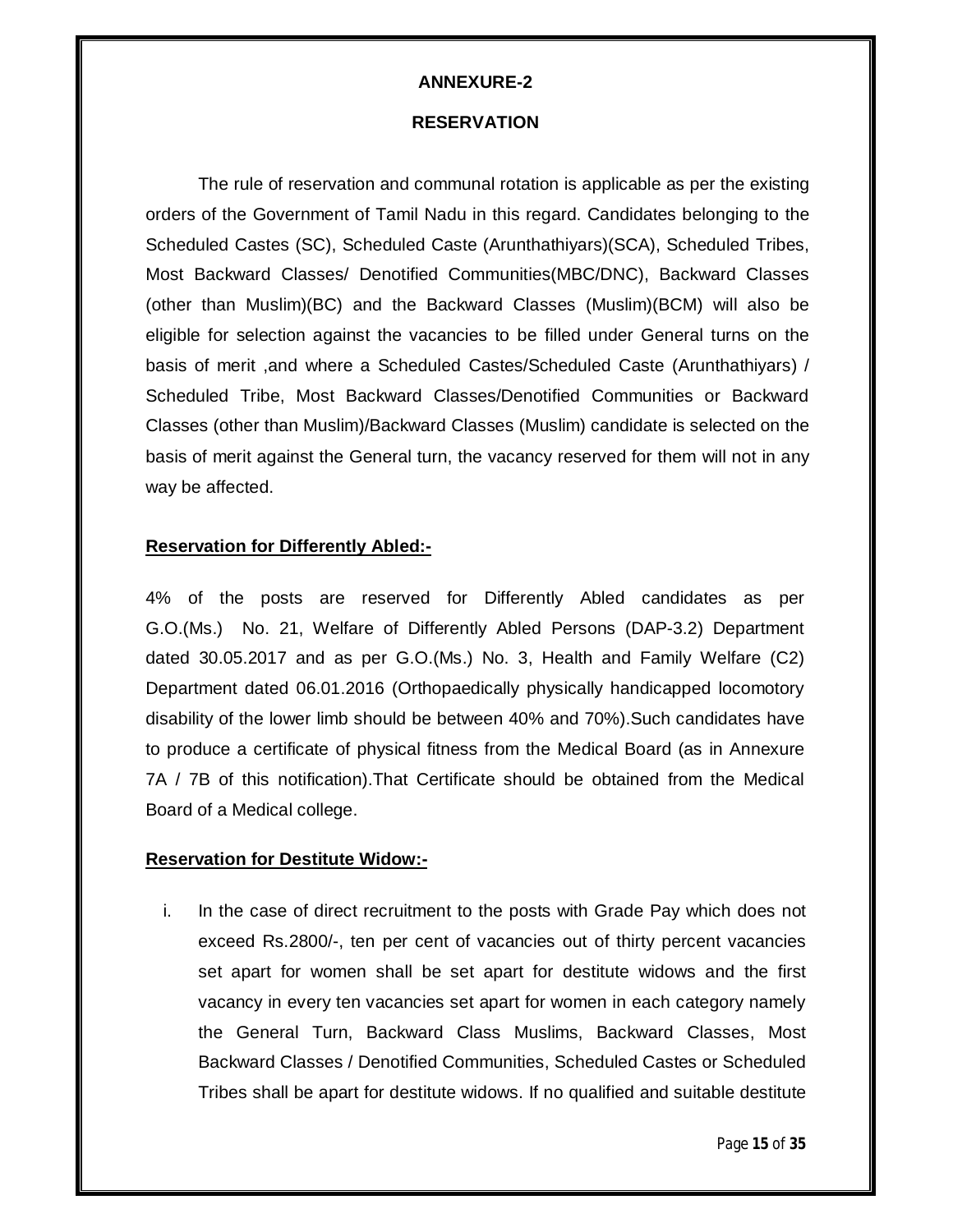widow is available, the turn so set apart for destitute widow shall go to the women (other than destitute widow) belonging to respective category.

ii. Every candidate claiming to be a "destitute widow" shall produce a certificate in the format given **in Annexure 9 to this notification** from the Revenue Divisional Officer or the Assistant Collector or the Sub-Collector concerned.

#### **Reservation for Ex-service men:-**

In direct recruitment to the Group 'C' post, five percent (5%) posts are reserved for Ex-service men as per the 200 point roster of Government of Tamil Nadu. Every candidate claiming to be an Ex-servicemen, if already discharged, should produce the Discharge Certificate from the Defence services, pension, payment order etc. and if the candidate is serving personnel (yet to be discharged) the candidate has to produce an undertaking as **in Annexure 8 A** (in Annexure  $-$  8) and form of certificate for serving personnel **in Annexure 8 B** (in Annexure – 8).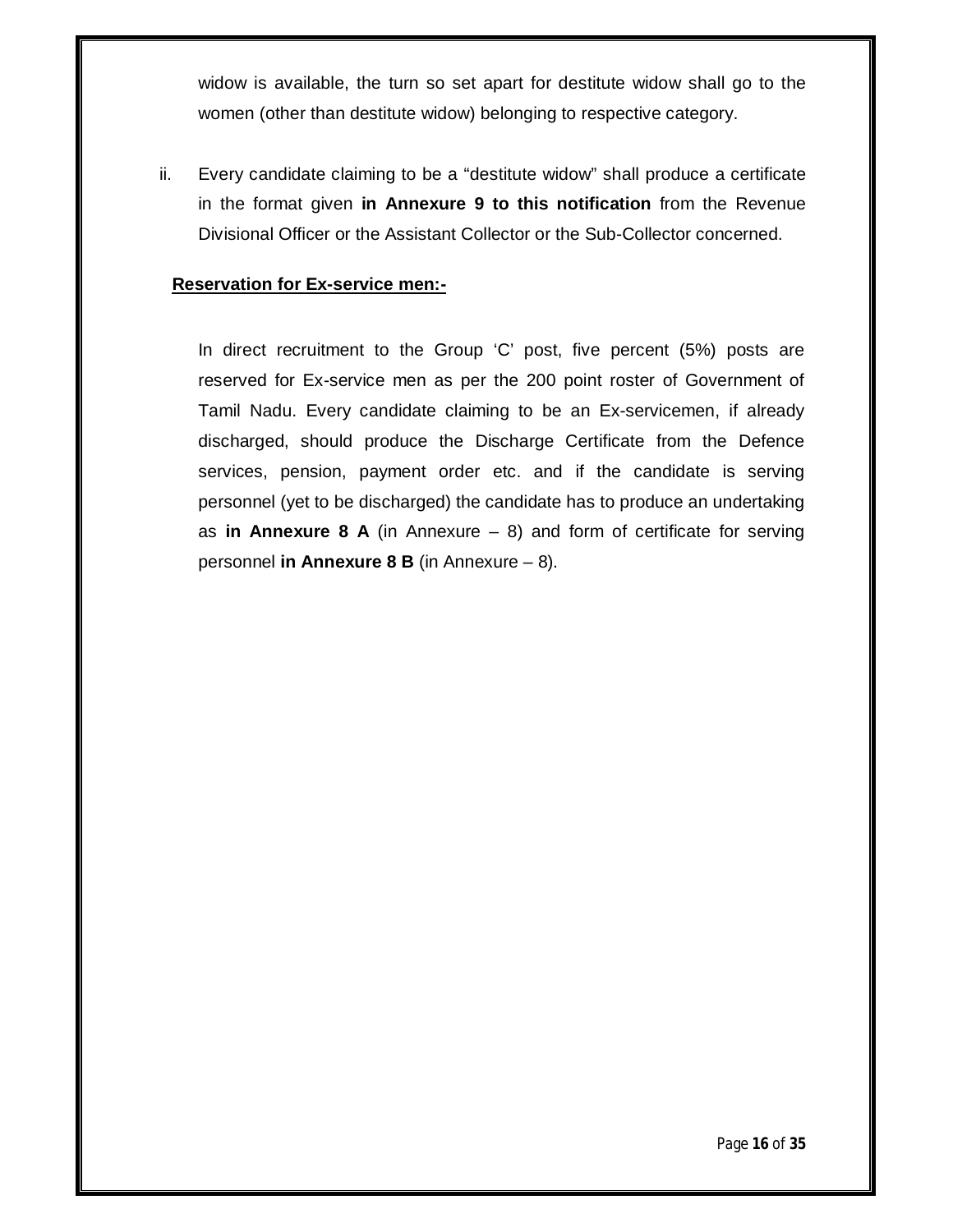#### **LIST OF DOCUMENTS TO BE PRODUCED AT THE TIME OF CERTIFICATE VERIFICATION**

- a. Evidence of Date of Birth (Birth Certificate / SSLC)
- b. Evidence and Mark sheet of Educational qualification (SSLC, HSC and Diploma in Nursing Therapy)
- c. Evidence of Tamil qualification (*viz*., SSLC / Certificate for having passed the second class Language Test (Full Test) in Tamil conducted by the Tamil Nadu Public Service Commission).
- d. Community certificate from the competent authority (Permanent Community Certificate)
- e. Certificate of character and conduct issued by Group A or Group B Officer on or after issue of the current notification.
- f. Certificate of character and conduct issued by the Head of the Institution in which he / she last studied.
- g. Differently abled certificate issued by the competent authority (if applicable) as in Annexure – 7 of this notification.
- h. No Objection Certificate from the Appointing Authority concerned (if applicable) as in Annexure  $-5$  of this notification.
- i. An undertaking and Declaration to be submitted as in para 12A and 12B of this notification
- j. Two (2) passport size colour photograph (that was used to scan and uploaded in the online application) (with name and application number on the reverse).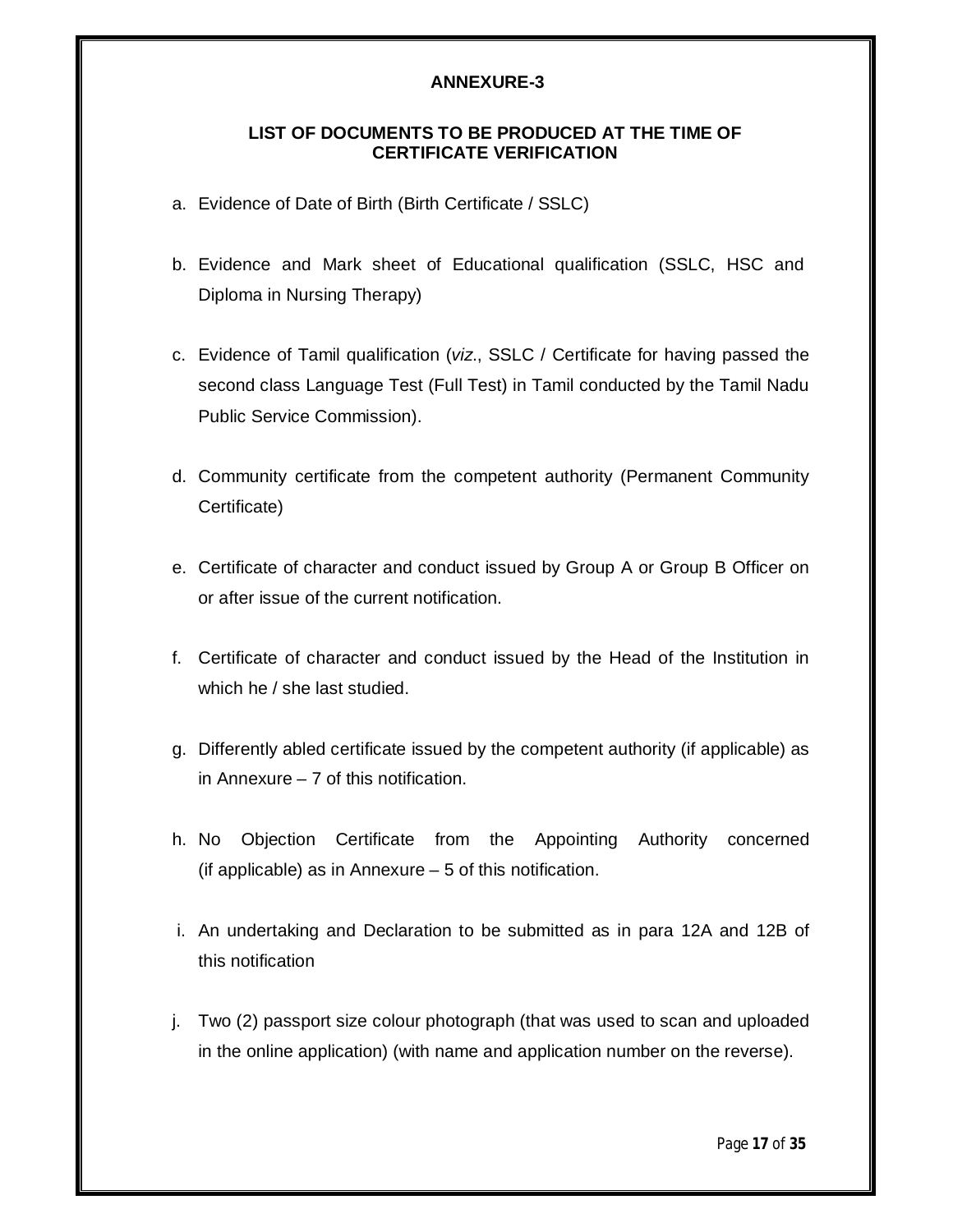- k. Any one of the photo ID Card issued by a Government Authority (other than PAN card), depicting the Address for communication or permanent Address furnished in the online application.
- l. Challan copy (or) proof of payment of Exam fee already paid (either through on-line or off-line – Indian Bank Branch).
- m. Destitute widow certificate as per Annexure 9 (if applicable).
- n. In respect of Ex-Servicemen they have to produce the Discharge Certificate, PPO No., in case if he is already Discharged. If the candidate is a serving personnel to be discharged within one year from the last date of receipt of the application of this notification, he has to produce An undertaking given by the candidate in Annexure 8A & Form of Certificate for serving personnel in Annexure 8B of this notification.(if applicable).
- o. The candidate will also be asked to sign on the printed copy of on-line application (printed copy will be provided to the candidate at the time of certificate verification)

# **PRODUCTION OF EVIDENCE FOR CLAIMS MADE IN THE APPLICATION**

The Original Certificates (including mark sheets) in support of the claims made in the application should be produced at the time of attending the certificate verification, when called for. One set of photo copies duly attested of all certificates along with two copies of colour photograph identical to the one uploaded in the application, should also be handed over while attending the certificate verification, when called for by recording his/her registration number on the reverse side on the colour photo.

# **(a) Evidence of date of birth** viz.,

(i) Birth certificate with name; (ii) the Secondary School-Leaving Certificate;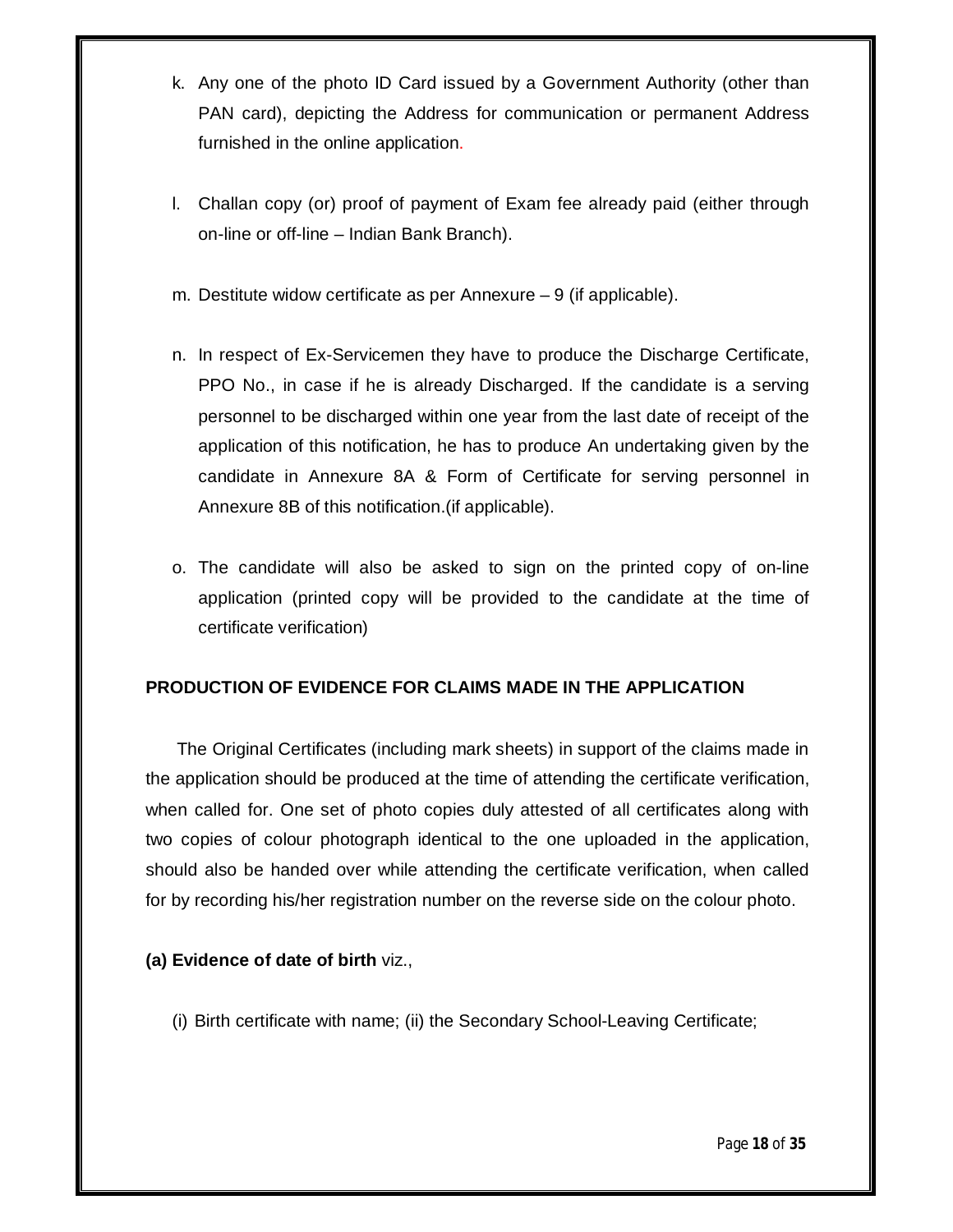# **(b&c) Documents evidencing the qualification prescribed for the appointment, including qualification in Tamil**

Degree / Diploma / Certificate (as applicable for the post) alone will be accepted as evidence of qualification. Copies of Mark Sheets or Grade Certificates will not be accepted as sufficient evidence. In the case of an applicant, who claims to possess adequate knowledge in Tamil, whether his mother-tongue is Tamil or not, a certificate evidencing that he had taken Tamil as a language in his S.S.L.C. Public Examination or had taken all the non-language subjects in the S.S.L.C. Public Examination in Tamil Medium or he/she had passed the Second Class Language Test (Full Test) in Tamil.

# **(d) Community Certificate**

In the case of an applicant who claims to be a member of SC/ SC(A) or ST or MBC/DC or BC(Other than BCM)or BCM, a certificate from the following authority noted against each should be produced in the form as specified in G.O.Ms. No. 781, Revenue department, dated 2nd May 1988:-

| SI.<br>No. | Name of the<br>Community                                                                                                                                   | <b>Competent Authority to Issue the</b><br><b>Certificate</b>                                                                                                                                                                                      |
|------------|------------------------------------------------------------------------------------------------------------------------------------------------------------|----------------------------------------------------------------------------------------------------------------------------------------------------------------------------------------------------------------------------------------------------|
| (i)        | ST                                                                                                                                                         | R.D.O/Asst. Collector / Sub Collector/<br>Personal Assistant (General) to the<br>Collector of Chennai/ District Adi-<br>Dravidar Welfare Officer.                                                                                                  |
| (ii)       | SC/SC(A)                                                                                                                                                   | Taluk Tahsildar.                                                                                                                                                                                                                                   |
| (iii)      | MBC/ DC, BC (other than Muslim<br>and BCM)                                                                                                                 | Revenue Officer not lower in rank than a<br>Tahsildar or Head Quarters Deputy<br>Tahsildar or Special Deputy Tahsildar<br>appointed to issue Community<br>Certificate. Additional Head Quarters<br>Deputy Tahsildar and Zonal Deputy<br>Tahsildar. |
| (iv)       | Thottia Naicker<br>(including)<br>Rajakambalam, Gollavar, Sillavar,<br>Thockalavar, Thozhuva Naicker and<br>Erragollar) included in the list of<br>MBC/DC) | Head Quarters Deputy Tahsildar.                                                                                                                                                                                                                    |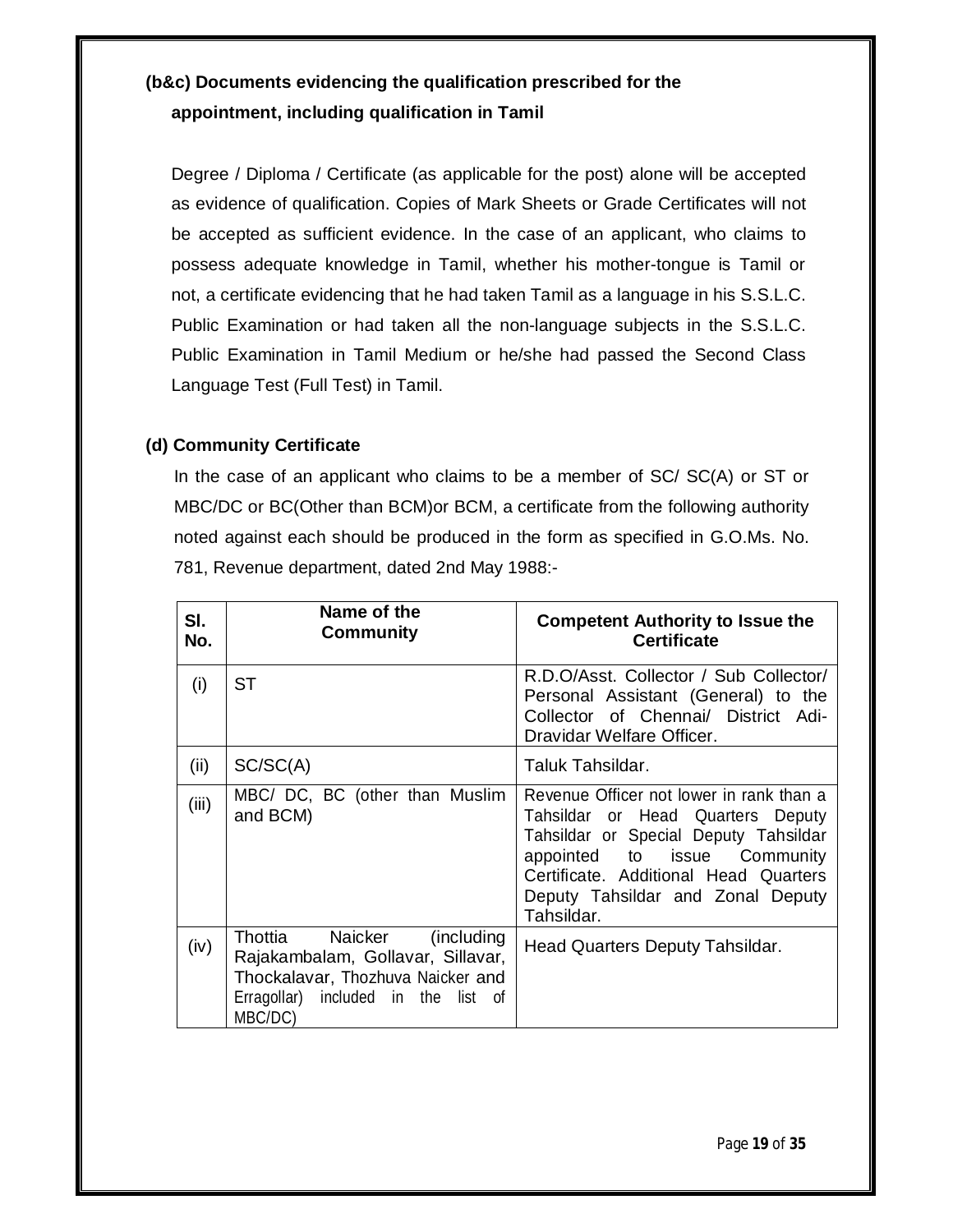Community Certificate should have been issued by the competent authorities referred to above, in whose jurisdiction the candidate claims to have permanent residence, after personal enquiries and proper verification. The certificate obtained by the candidates in the form other than the one prescribed in G.O.Ms.No.781, Revenue department, dated 2nd May 1988 and solely based on the entries in S.S.L.C or Transfer Certificate or other School/College records will not be accepted.

Candidates are warned that if the community recorded in the certificate produced by them from the competent authority is not included in the list of Scheduled Castes, Scheduled Tribes, Most Backward Classes / Denotified Communities or Backward classes given in the list of communities in **http://www.mrb.tn.gov.in/pdf/MRB\_LIST\_COMMUNITIES\_020614.pdf**, they will not be considered as belonging to Scheduled Caste, Scheduled Tribes or Most Backward Classes / Denotified Communities or Backward Classes as the case may be. They will, in that case, be considered only under 'Others' and if they are not qualified to be considered under 'Others', their applications will be rejected.

 In case of women candidates', the community certificate should bear her father's name.

#### **(e&f)Two certificates of Character and Conduct**

- (i) From the Head of the Institution in which the candidate last studied.
- (ii) From a Government Officer belongs to Group A or B who knows the candidate personally, obtained not prior to the date of current notification. This certificate must be based on personal knowledge and experience of the candidate and not from a relative.

#### **Note:-**

- (i) If the period of study at the Institution in which the candidate last studied, is less than one academic year, he must produce also another certificate from the Head of the Institution, in which he last studied for not less than one academic year.
- (ii) No two certificates may be obtained from the same person.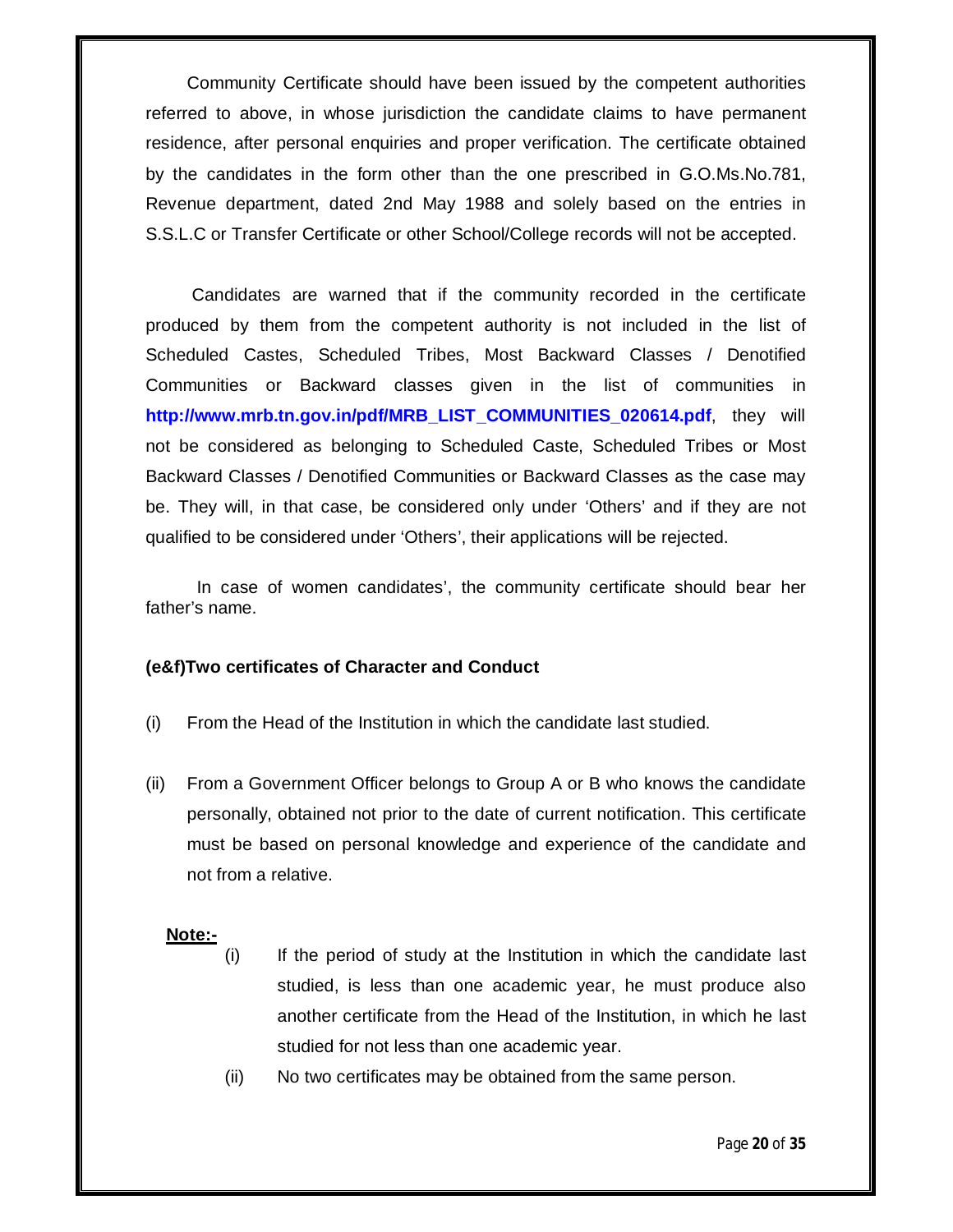**(g)** The Differently abled candidates should furnish the certificate in the prescribed form as in annexure 7A & 7B and that should be obtained only from the Medical Board of the Government Medical Colleges.

**(h)** Persons who are in the service of the Indian Union or a State in India or in the employment of Local Bodies or Universities, or Quasi Government Organizations constituted under the authority of the Government of India or of a State in India whether in regular service or in a temporary service need not send their applications through their Head of Department or Employer. Instead, they may directly apply to the Board duly informing their Employer in writing that they are applying for the particular recruitment and with the condition that they should produce "No Objection Certificate" in the form given in Annexure  $-5$  of this notification, from the appointing authority.

**(i)** An undertaking and Declaration should be submitted as in para 12A and 12B of this notification

**(j)** The candidate has to submit Two (2) passport size colour photograph (that was used to scan and uploaded in the online application) (with name and application number on the reverse) at the time of attending the certificate verification.

**(k)** The candidate shall furnish a Photo ID card issued by a Government Authority **(Other than PAN Card),** the address for correspondence as furnished by the candidate his/her online application should tally with the address details in their Photo ID proof.

**(l)** The proof of Bank Challan for offline and payment and bank account details for online payment has to be furnished as a proof for payment of fees.

**(m)** The candidate claiming to be a "destitute widow" shall produce a certificate in the format given **in Annexure 9 to this notification** from the Revenue Divisional Officer or the Assistant Collector or the Sub-Collector concerned.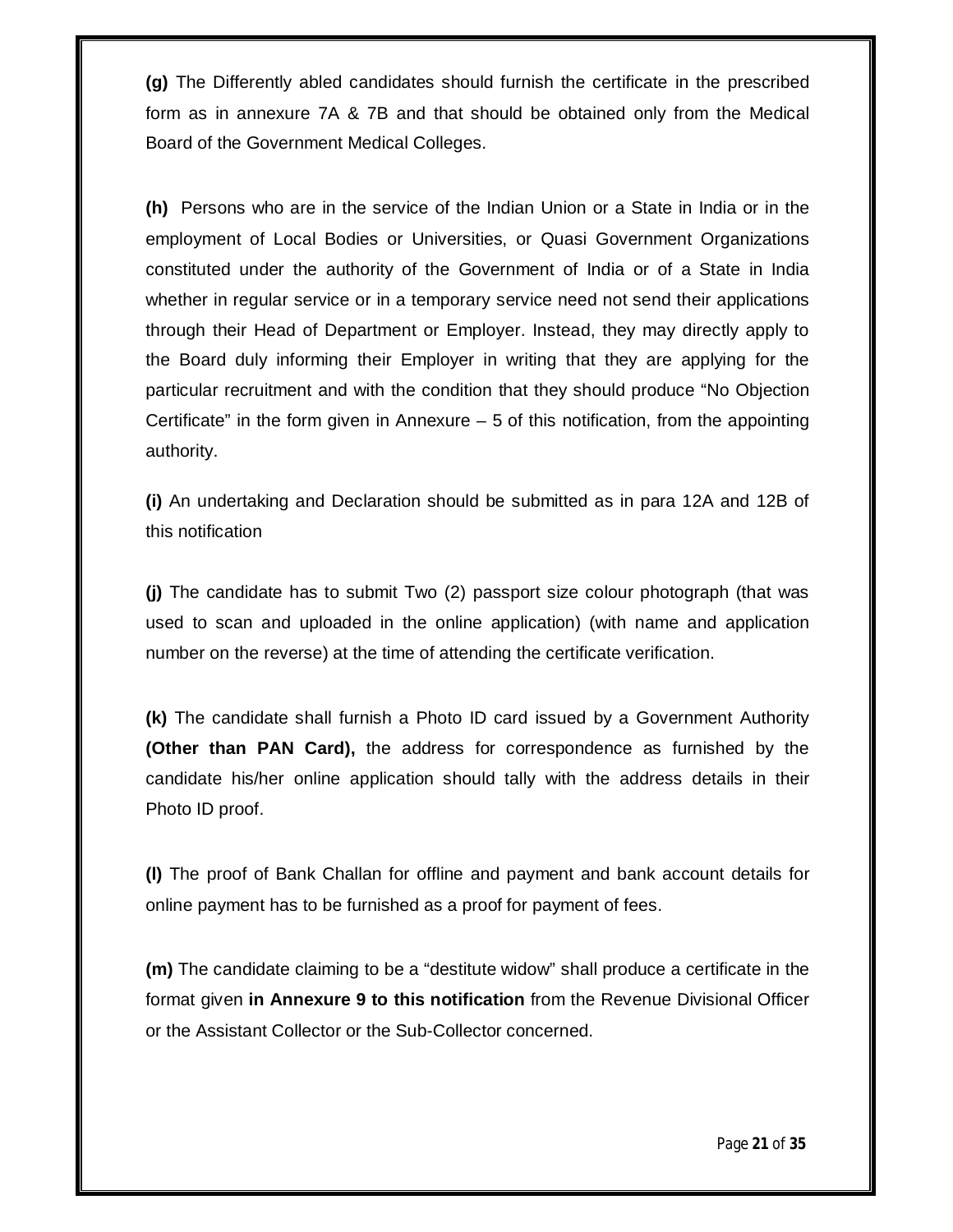#### **(n) Certificates to be submitted by Ex-servicemen**

A candidate who claims to have been demobilised from the Army or Navy or Air Force should produce in support of his claim properly authenticated extract from his Discharge Certificate in the following form :-

(a) Name of the candidate

(b)Rank held

(c)Date of enrolment

(d)Date of discharge

(e)Reasons for discharge

(f)Conduct and Character while employed in the military

# **Certificates to be submitted by serving personnel**

Those who are still serving in the Armed Forces shall also be eligible to apply for a Civil Post, if they are due to complete the specified terms of his engagement in the Armed Forces within one year from the last date prescribed by the appropriate authority for receipt of the application in respect of a particular requirement. At the time, when they come up for selection, if they are otherwise qualified, they can claim the concession for ex-serviceman as per the rules issued by the Government of India. In such cases the candidate has to produce an undertaking as in Annexure - 8A and Form of Certificate for serving personnel as in Annexure - 8B of this Notification.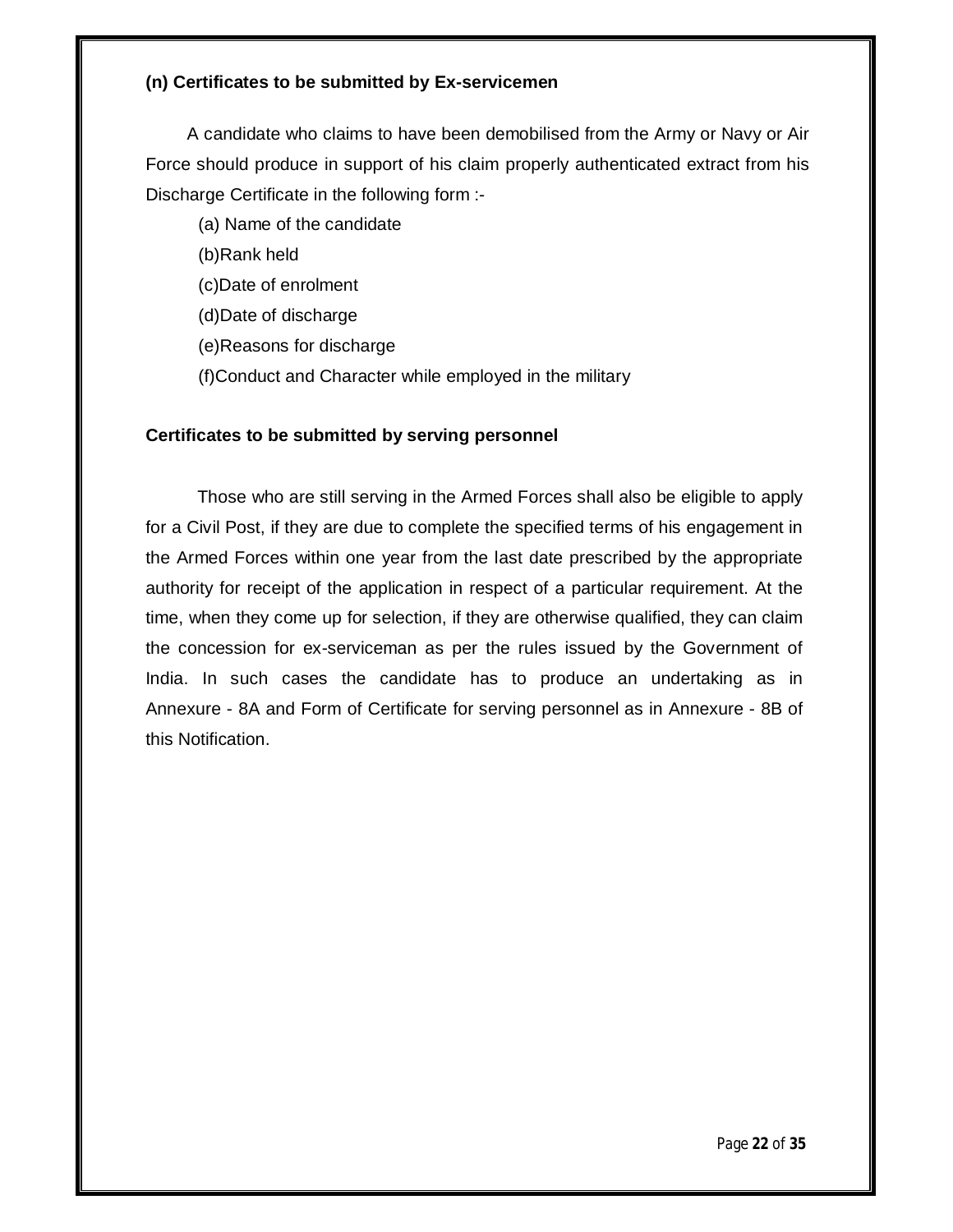#### **DISQUALIFICATION / DEBARMENT**

#### **Disqualification:**

If a candidate attempts to canvas to bring influence on the Chairman or any Member of the Board personally / by letter / through relatives, friends, patrons, officials or other persons will be disqualified.

#### **Debarment:**

- (a) If the applicant attempts any tampering, alteration with the documents or certificates, he is liable to be debarred from appearing for any of the selections and examinations conducted by the Board and consequently from entry into public service itself.
- (b) (i) Candidates furnishing false particulars in the matter of qualification or the nature of pass in various subjects, experience gained, their religion or community etc.,
	- (ii) Suppression of material information regarding
		- (a) Employment in Government or Local Bodies, Public Corporations etc.,
		- (b) Arrests, convictions debarment or disqualification by Union Public Service Commission / State Public Service Commission / Similar Recruitment Bodies
		- (c) Participation in agitation or any political organization.
		- (d) Candidature in election for Parliament / State Legislature / Local Bodies etc.,
	- (iii) Making false or vexatious allegations against the Board in petitions addressed to it or any other authority will be viewed seriously and that the candidate responsible for such act will be debarred from appearing for the selection held by this Board permanently or for such period of years as the Board may decide.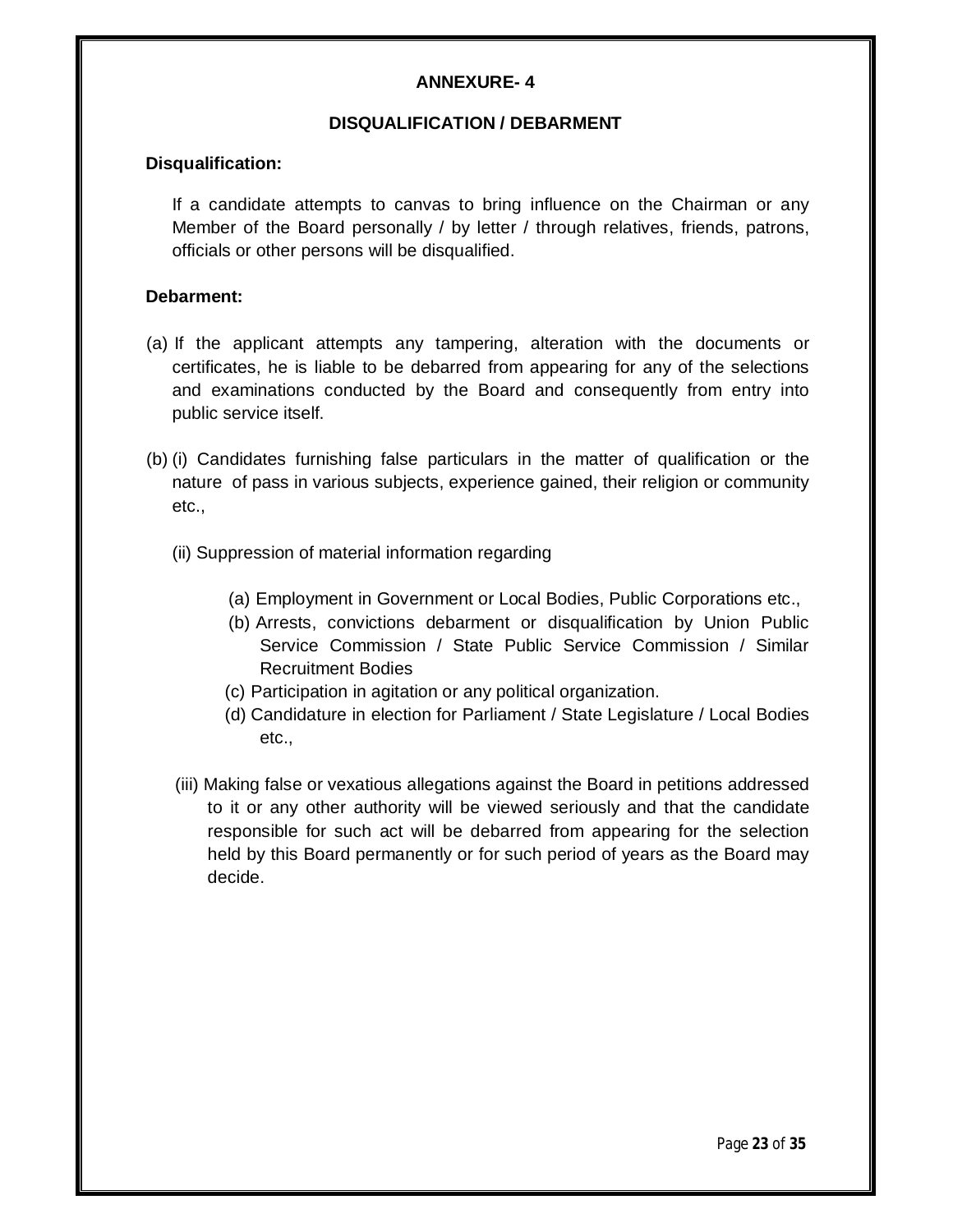#### **NO OBJECTION CERTIFICATE**

Persons who are in the service of the Indian Union or a State in India or in the employment of Local Bodies or Universities, or Quasi Government Organizations constituted under the authority of the Government of India or of a State in India whether in regular service or in a temporary service need not send their applications through their Head of Department or Employer. Instead, they may directly apply to the Board duly informing their Employer in writing that they are applying for the particular recruitment and with the condition that they should produce "No Objection Certificate" in the form prescribed below, from the appointing authority.

NO OBJECTION CERTIFICATE BY THE APPOINTING AUTHORITY

- i. Name of the Candidate…………………………………………….
- ii. Name of the Post held …………………………………………….
- iii. Whether the Candidate is employed temporarily under the emergency provisions or whether the candidate is a probationer or an approved probationer or a full member of any of the subordinate / State Services?
- iv. Whether any criminal cases / disciplinary action is pending against the individual?
- v. Details of disciplinary/criminal action taken against the individual, if any
- vi. Period of Employment From (date) To (date)
- vii. I have no objection to the candidate's application being considered for the post of

Signature, Designation, and Seal with Date

Page **24** of **35**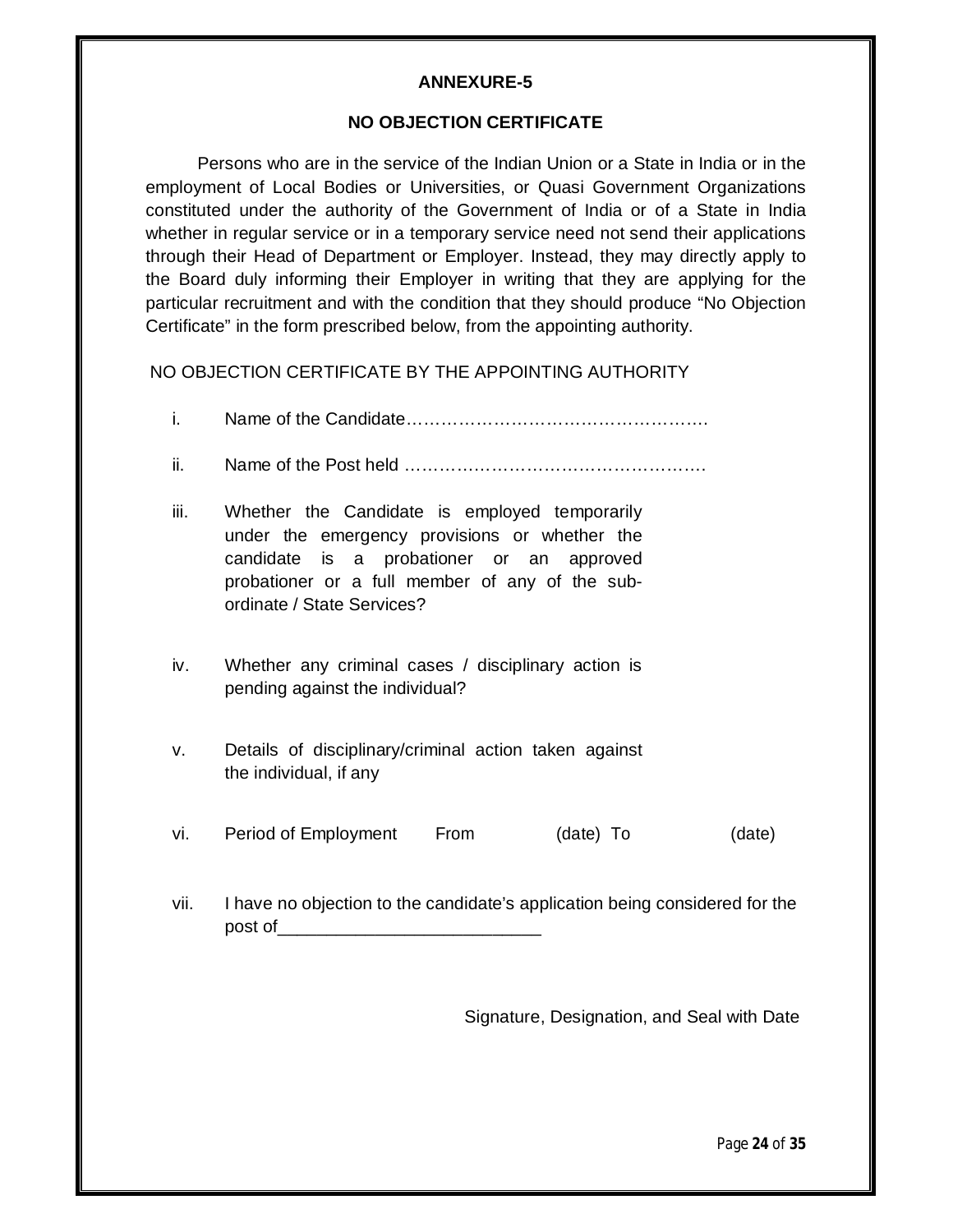#### **Note:**

- (i) Persons who get employment after the submission of their applications and before the receipt of intimation of certificate verification requiring to produce original documents for verification should also produce the "No objection Certificate"
- (ii) In case any Criminal / Disciplinary action is taken against or if any punishment is imposed against such persons after the production of "No objection Certificate" and before the actual appointment, such candidates should report this fact forthwith to the Board indicating their Registration/ Application Number and other details at the earliest opportunity.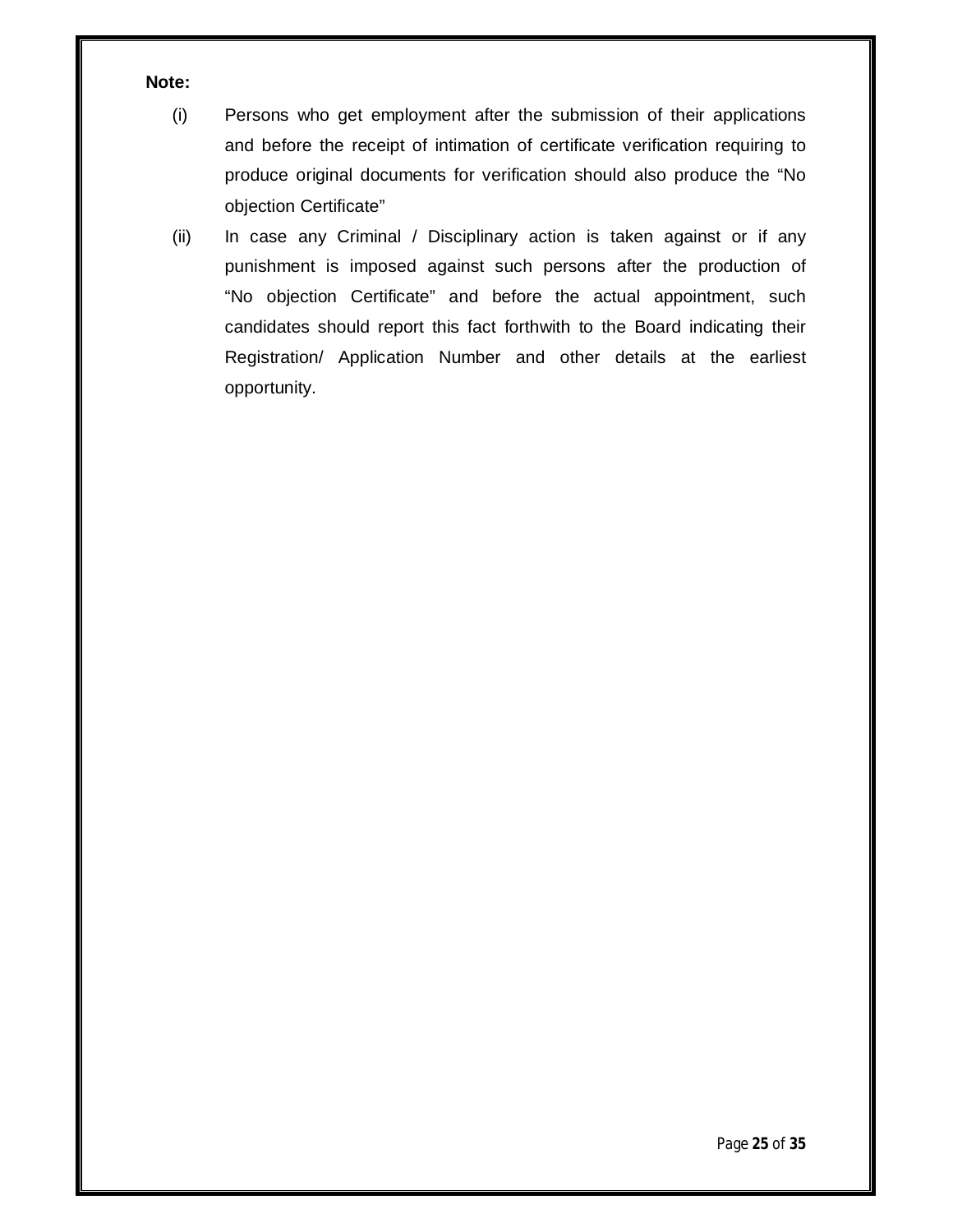#### **LEVEL OF PAY, JOINING TIME, etc.,**

The selected candidates will be paid the salary in the Level 4 (18000 - 56900) of  $7<sup>th</sup>$ Pay Commission

- i) Successful candidate shall join duty within 30 days the date of receipt of appointment order and shall not claim extension of joining time citing that he/she is undergoing higher studies or for any other reason. He / She shall abide by the condition that his/her name will be removed from the list without assigning any reason there for, if he/she fails to join duty within the stipulated time.
- ii) Candidates selected and appointed to a post should undergo such probation and training and should pass such tests as may be prescribed in the rules by the Government from time to time and are liable to face such penalties as prescribed by the Government for failure to pass such tests.
- iii) At any time before the end of the prescribed period of probation, the probation of a candidate / appointment may be terminated and he / shall may be discharged from the service.
- iv) A candidate who is in the service of a Government other than the Government of Tamil Nadu, if selected and appointed, will not be entitled on the basis of the previous service under that Government to any concession in the matter of leave, transit pay, etc., under the Government of Tamil Nadu.
- v) If a rate of pay actually in force at the time of appointment of selected candidate is different from that announced, he / she will be paid only at that rate. The pay of the post is also subject to such modification, as may be made from time to time.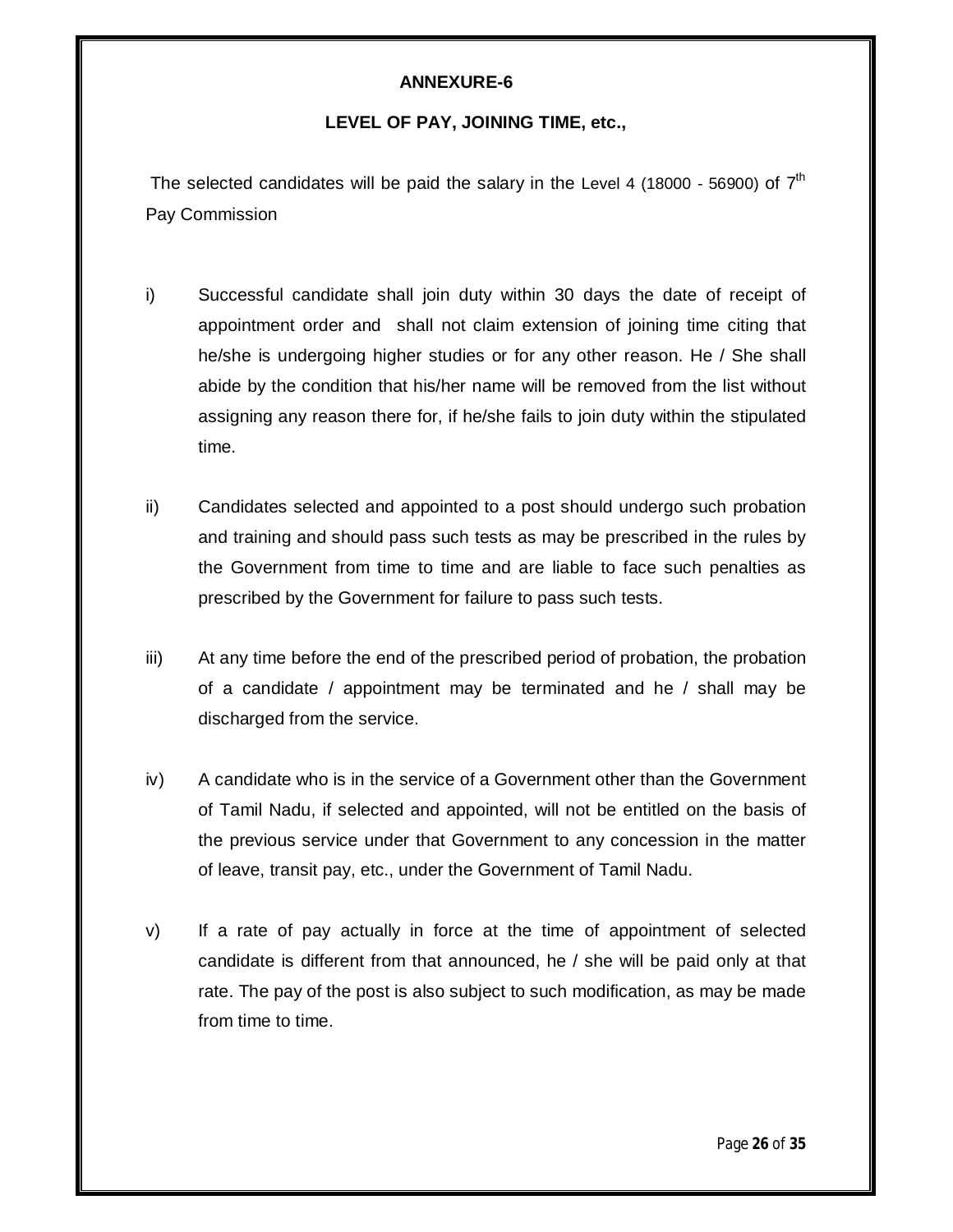#### **ANNEXURE- 7A Medical Certificate for Orthopaedically Physically Disabled (To be issued by the Medical Board of Medical College) (Locomotory disability of the lower limb should be between 40% and 70%)**

The Medical Board of ------------------------- Medical College --------------------------------(city) certify that we have on this day of -----------------2020 examined the candidate whose particulars are given below:

| 1. Name of the candidate                                                                                                                                                                                                                                                                                                                                               |  |          |                                                |
|------------------------------------------------------------------------------------------------------------------------------------------------------------------------------------------------------------------------------------------------------------------------------------------------------------------------------------------------------------------------|--|----------|------------------------------------------------|
| 2. Father's name                                                                                                                                                                                                                                                                                                                                                       |  |          |                                                |
| 3. Sex                                                                                                                                                                                                                                                                                                                                                                 |  |          |                                                |
| 4. Age                                                                                                                                                                                                                                                                                                                                                                 |  |          |                                                |
| 5. Identification marks                                                                                                                                                                                                                                                                                                                                                |  | 1.<br>2. |                                                |
| 6. Orthopaedically Physically Disabled<br>Diagnosis                                                                                                                                                                                                                                                                                                                    |  |          | Yes/No                                         |
| 7. Extent of permanent<br>disability (mention the % of<br>disability)<br>(Upper limbs must be functional and normal)<br>a) 40% to 50%<br>b) 50%to 70%                                                                                                                                                                                                                  |  |          |                                                |
| 8. Whether the candidate fulfils the following<br>standard and may be considered for admission to<br>work as Therapeutic Assistant (Male) /<br>Therapeutic Assistant (Female) in Medical Institutions<br>Normal Blood Pressure<br>(a)<br>(b) Mentally normal<br>(c) No Visual and auditory handicaps<br>(d) No Gross speech disorders<br>(e) Independent in ambulation |  |          | Yes/No<br>Yes/No<br>Yes/No<br>Yes/No<br>Yes/No |
| i. Without caliper:<br>ii. With caliper but without any walking aid:<br>Good standing balance with or without<br>(f)<br>Callipers but without any support<br>Hand function within normal limits<br>$\mathfrak{g}$<br>without any aid<br>h) Good control over bowel and bladder                                                                                         |  |          | Yes/No<br>Yes/No<br>Yes/No                     |
| i) a. Is the disability progressive?                                                                                                                                                                                                                                                                                                                                   |  |          | Yes/No                                         |

Page **27** of **35**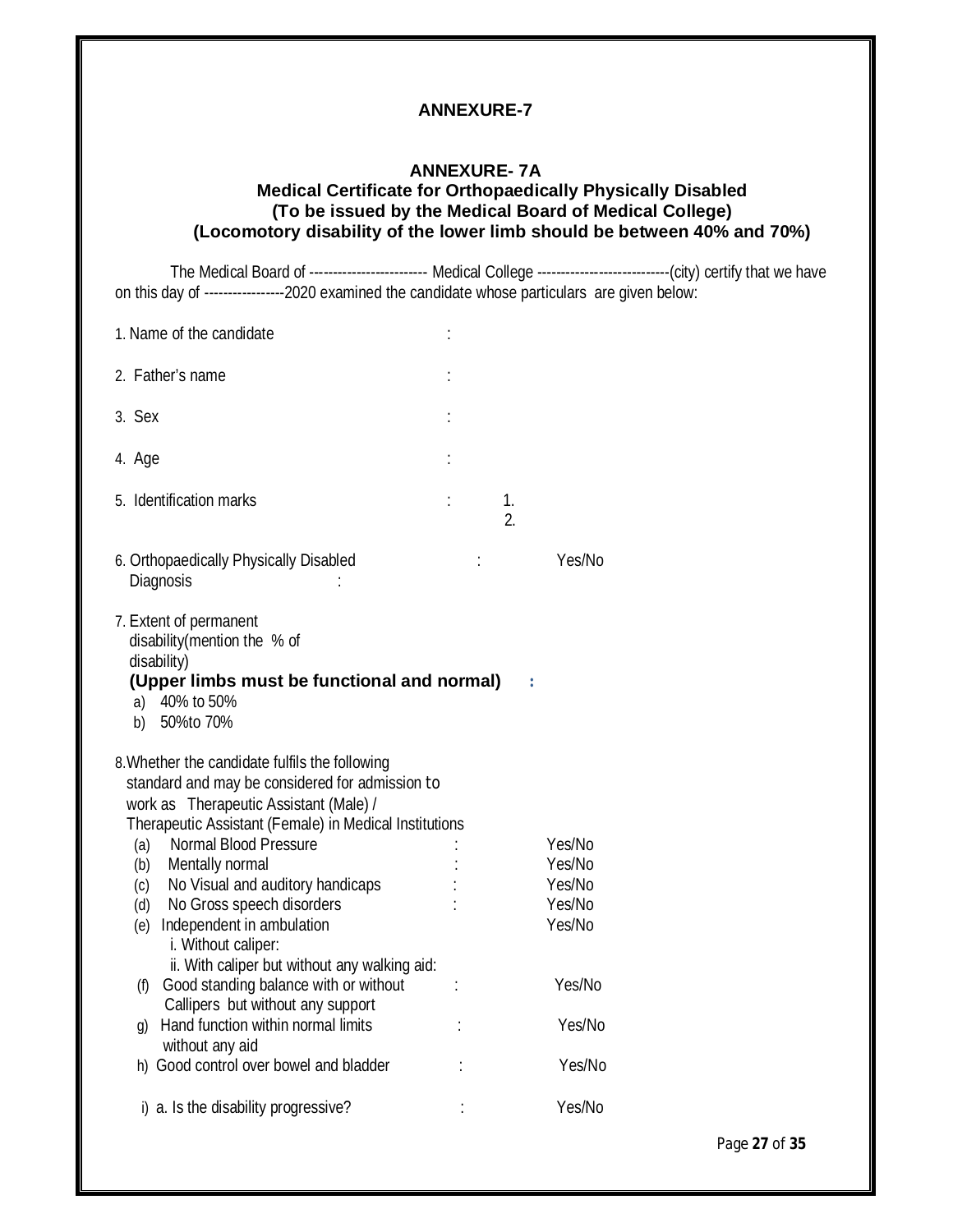| i)              | for appointment of<br>Therapeutic Assistant (Male) /<br>Therapeutic Assistant (Female)<br>Height (Normal) |                | b. If progressive, is the candidate eligible                                   | Yes/No<br>Yes/No                                                                                                                                                                                       |  |
|-----------------|-----------------------------------------------------------------------------------------------------------|----------------|--------------------------------------------------------------------------------|--------------------------------------------------------------------------------------------------------------------------------------------------------------------------------------------------------|--|
|                 |                                                                                                           |                | 1. Certified that the above candidate does not have any upper limb disability. |                                                                                                                                                                                                        |  |
|                 |                                                                                                           |                |                                                                                | 2. Certified that the above candidate has only locomotory lower limb disability.                                                                                                                       |  |
|                 |                                                                                                           |                |                                                                                |                                                                                                                                                                                                        |  |
|                 | Signature of the Applicant                                                                                |                | <b>Signature of Members</b>                                                    | Signature of Chairman of the<br><b>Medical Board</b>                                                                                                                                                   |  |
|                 |                                                                                                           |                | 1.                                                                             | Designation:                                                                                                                                                                                           |  |
|                 |                                                                                                           |                |                                                                                | Office Stamp:                                                                                                                                                                                          |  |
| Place:<br>Date: |                                                                                                           |                | 2.                                                                             | <b>Recent Full size</b><br>Photograph of the<br>Candidate exhibiting<br>the deformity duly<br>attested<br>by the medical<br>certificate issuing<br>authority                                           |  |
|                 | <b>Foot Note:</b>                                                                                         | 1 <sub>1</sub> |                                                                                | Both upper limbs, vision and hearing should be normal.                                                                                                                                                 |  |
|                 |                                                                                                           | 2.             | be summarily rejected.                                                         | The above certificate should be issued only by the Medical Board<br>of the area concerned constituted for the purpose after due<br>physical examination by the Board. Certificate in other format will |  |
|                 |                                                                                                           | 3.             |                                                                                | The Candidate seeking admission under this category should<br>produce a full size photograph exhibiting the deformity                                                                                  |  |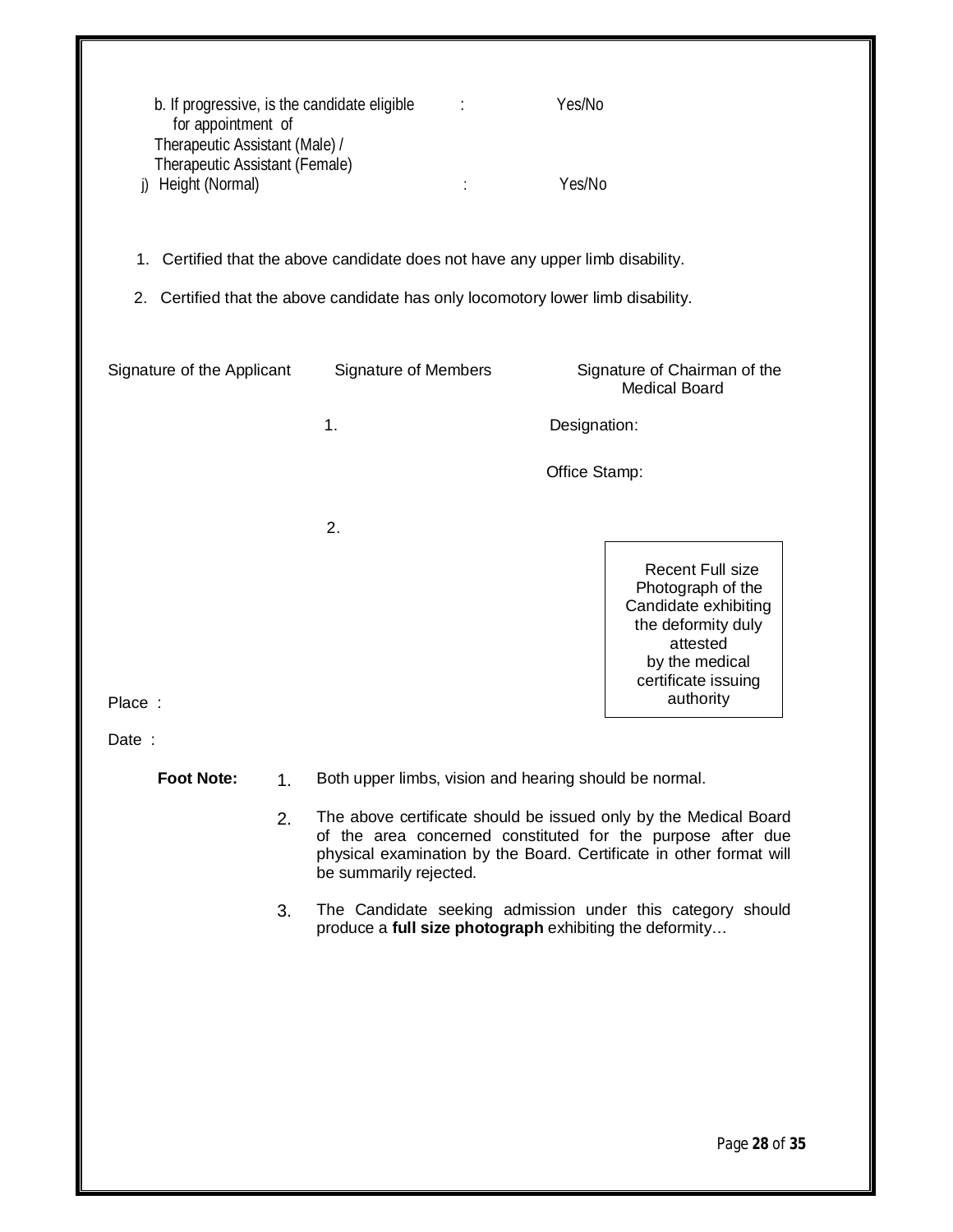| <b>ANNEXURE - 7B</b>                                                                                                                                                                  |  |  |
|---------------------------------------------------------------------------------------------------------------------------------------------------------------------------------------|--|--|
| <b>CERTIFICATE OF LOCOMOTORY DISABILITY</b><br>(For Suitability for appointment as Therapeutic Assistant)                                                                             |  |  |
| Certificate No<br>Date                                                                                                                                                                |  |  |
|                                                                                                                                                                                       |  |  |
|                                                                                                                                                                                       |  |  |
|                                                                                                                                                                                       |  |  |
|                                                                                                                                                                                       |  |  |
| and has permanent physical impairment of Left/Right/Both Lower Limbs.                                                                                                                 |  |  |
|                                                                                                                                                                                       |  |  |
|                                                                                                                                                                                       |  |  |
| Upper Limbs -Right/Left/Both are without any deformity and Functionally Normal He/ She is suitable / NOT                                                                              |  |  |
| suitable for appointment as Therapeutic Assistant (Male) / Therapeutic Assistant (Female) and his / her                                                                               |  |  |
| handicap will not affect the performance as Therapeutic Assistant (Male) / Therapeutic Assistant (Female).                                                                            |  |  |
| Signature with Name & Seal<br>Signature with Name & Seal<br>Signature with Name & Seal                                                                                                |  |  |
| (Chairman of Board)<br>(Member of Board)<br>(Member of Board)                                                                                                                         |  |  |
| Note:<br>Candidates with any other disability, other than the locomotory disability of the lower<br>limb (40% to 70% disability) will not be considered suitable under this category. |  |  |

Page **29** of **35**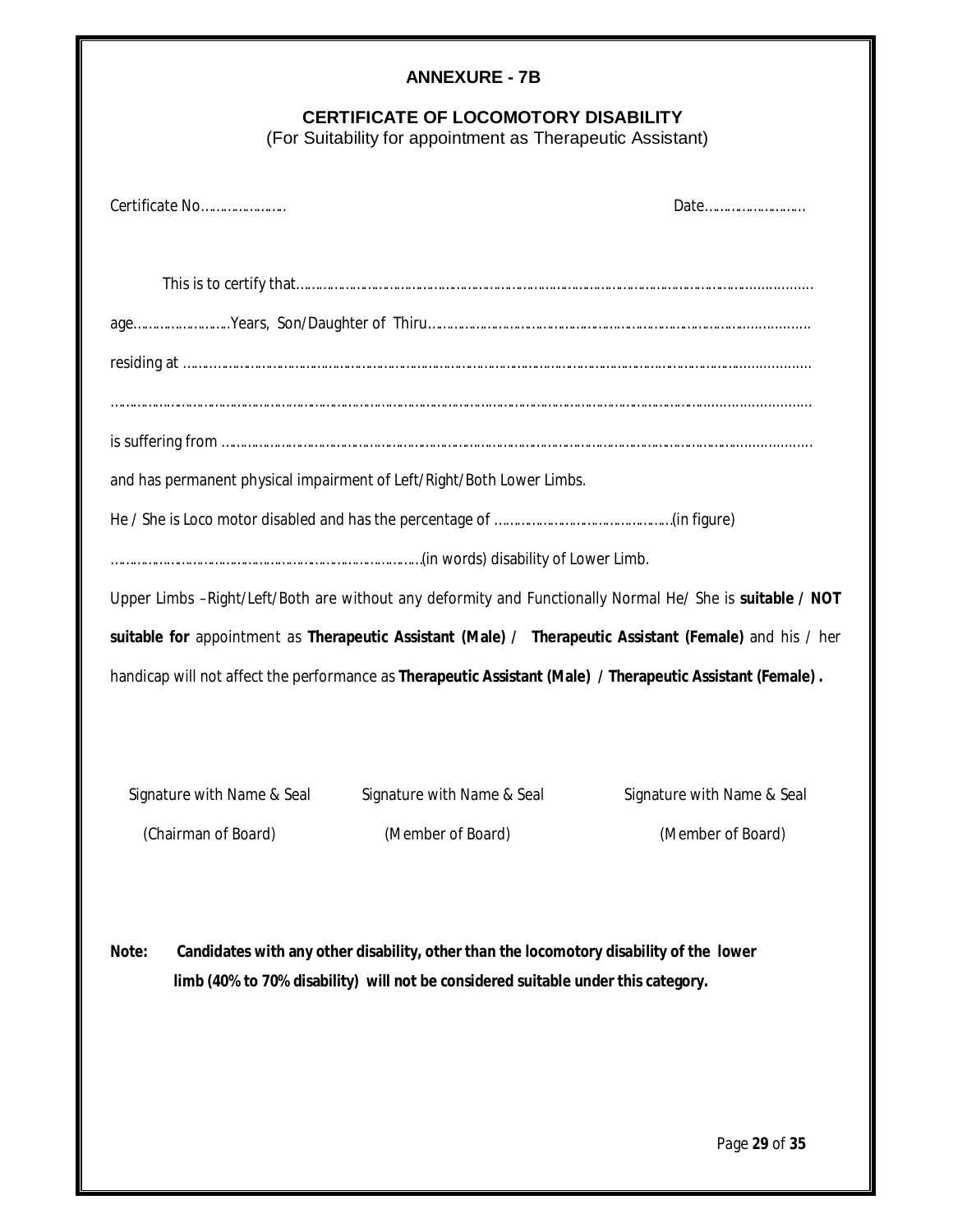#### **ANNEXURE – 8**

# **FORM OF UNDERTAKING AND CERTIFICATE TO BE FURNISHED BY THE SERVING PERSONNEL**

#### **Schedule VIII**

**[See rule 52 (c)]**

#### **Annexure - 8A**

#### Undertaking to be given by the candidate

I hereby accept that, if selected on the basis of the recruitment / examination to which this application relates, I will produce documentary evidence to the satisfaction of the appointing authority that I have been duly released / retired / discharged from the Armed forces and I am entitled to the benefits admissible to Ex – servicemen given under section 63 of Tamil Nadu Government Servants (Conditions of Service) Act, 2016.

Place: Signature of the candidate.

#### **Annexure - 8B**

#### Form of certificate for serving personnel

I hereby Certify that, according to the information available with me ( No ) ( Rank ) ( Name ) is due to complete the specified term of his engagement with the Armed Forces on the ( date )

| Place: | Signature of the Commanding officer |
|--------|-------------------------------------|
| Date:  |                                     |

Page **30** of **35**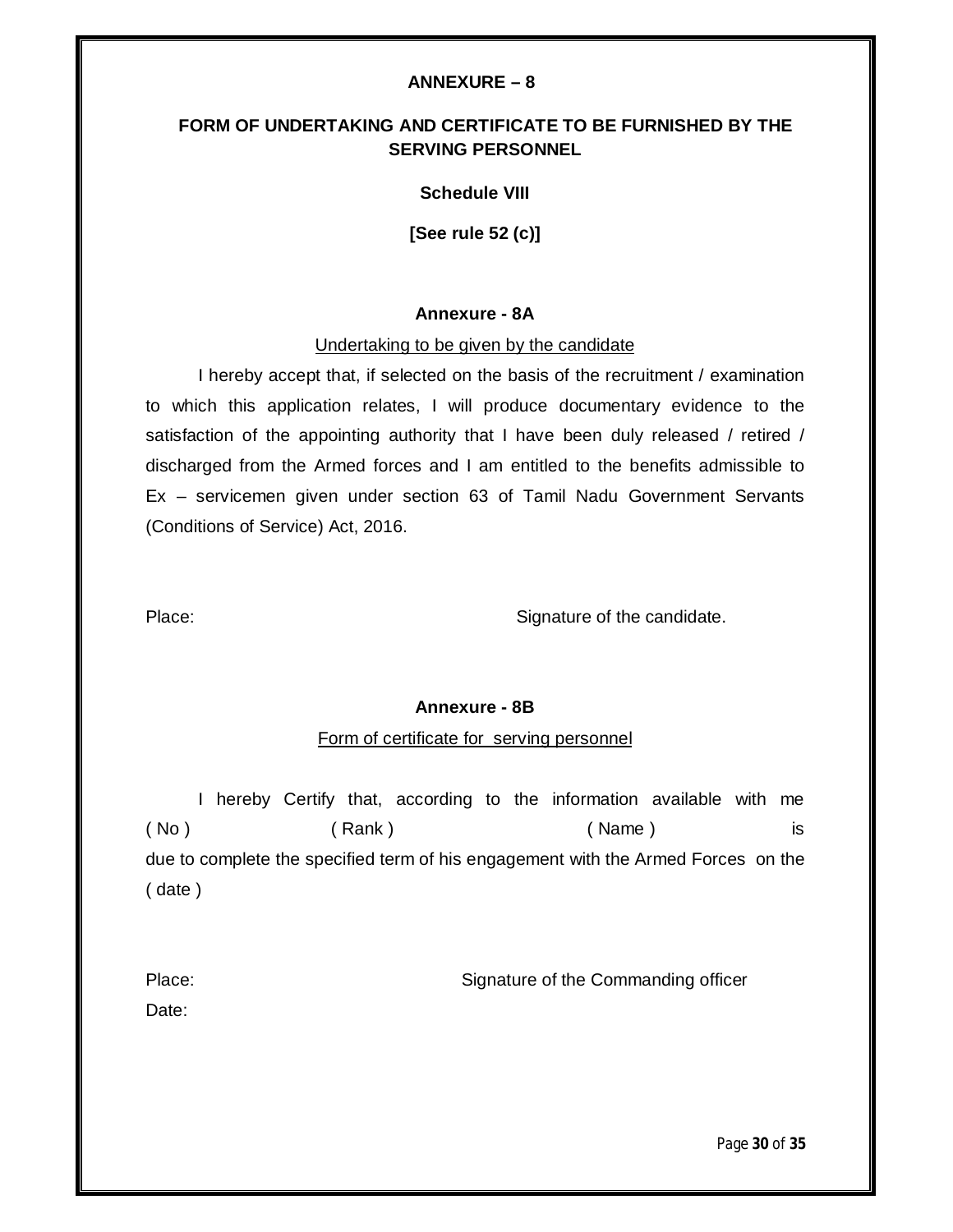#### **ANNEXURE – 9**

#### **CERTIFICATE TO BE PRODUCED BY THE CANDIDATES WHO CLAIMS CONCESSION UNDER DESTITUTE WIDOW**

#### **(If only applicable)**

# **SCHEDULE – VI**

# **\*(Referred to in the Explanation to section 20(8) and 26 of Tamil Nadu Government Servants (Conditions of Service) Act, 2016**

| 01. | Name of the individual                                                                                          |  |
|-----|-----------------------------------------------------------------------------------------------------------------|--|
| 02. | <b>Full Postal Address</b>                                                                                      |  |
|     |                                                                                                                 |  |
|     |                                                                                                                 |  |
| 03. | Details of job held, if any                                                                                     |  |
| 04. | Particulars of her Children, if<br>any                                                                          |  |
| 05. | Name and last occupation of her<br>late husband                                                                 |  |
| 06. | Date of demise of her husband                                                                                   |  |
| 07. | Monetary benefits received after<br>her husband's death by way of<br>family pension, Insurance etc., if<br>any. |  |
| 08. | Details of Properties if<br>any<br>immovable and movable<br>left<br>behind by him                               |  |
| 09. | Present monthly income:-                                                                                        |  |
|     | (a) From salaries / wages<br>(b) From family pension                                                            |  |
|     | (c) From private properties                                                                                     |  |
|     | (d) Rents received                                                                                              |  |
|     | (e) From private practice                                                                                       |  |
|     | (f) Other sources, if any<br>(g) TOTAL                                                                          |  |
|     | 10. Whether living alone or living<br>with her husband's parents / in-<br>laws / parents / brother (s)          |  |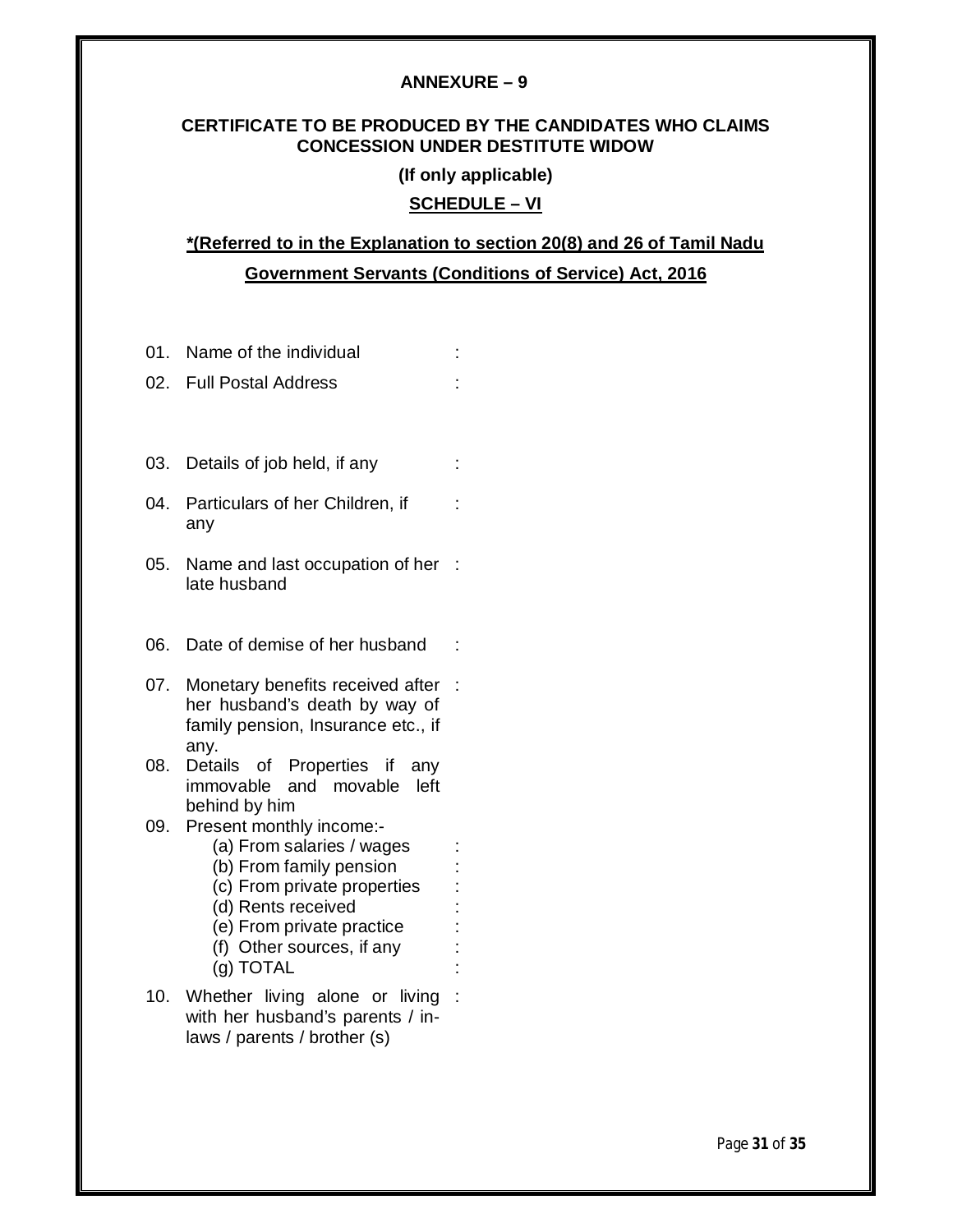11. Whether the satisfies definition of the term "Destitute Widow" as defined in the Explanation to section 20(8) and 26 of Tamil Nadu Government Servants (Conditions of Service) Act, 2016 the :

 Certified that I have verified the particulars furnished by the individual and satisfied myself as to the correctness of her claim with reference to the definition of the term "Destitute Widow" under the section 20(8) and 26 of Tamil Nadu Government Servants (Conditions of Service) Act, 2016.

| Certificate Reference No: | Signature     | ÷       |
|---------------------------|---------------|---------|
| Place:                    | Name          | ٠<br>×. |
| Date:                     | Designation : |         |

Revenue Divisional Officer / Assistant Collector / Sub-Collector.

Explanation:- The above certificate should be issued only by the Revenue Divisional Officer or the Assistant Collector or the Sub-Collector concerned.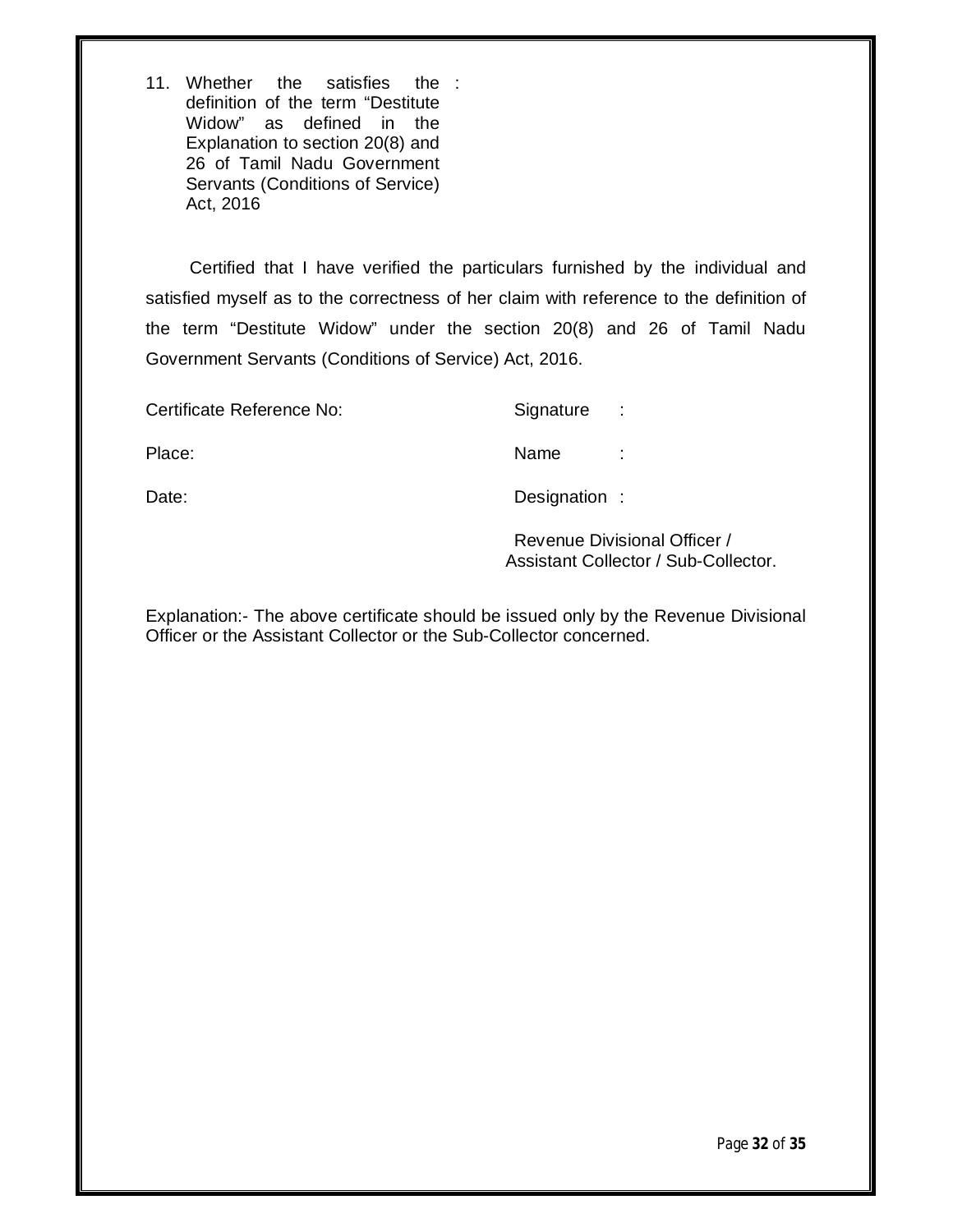#### **ANNEXURE – 10**

# **SPECIMEN COPY OF CONDUCT AND CHARACTER CERTIFICATE (TO BE ISSUED BY A GROUP 'A' OR GROUP 'B' OFFICER)**

Name of the Certificate issuing officer: Date: Date:

Designation :

Address of Institution :

Phone No. :

E-mail :

#### **CERTIFICATE OF CHARACTER AND CONDUCT**

| me for the past  years. His / her Character and conduct are |
|-------------------------------------------------------------|
| The individual is not related to me.                        |

Photograph of the candidate Signature :

Full Name:

Designation with seal :

**(To be attested by the Certificate issuing officer with seal)**

Specimen Signature of the candidate

Page **33** of **35**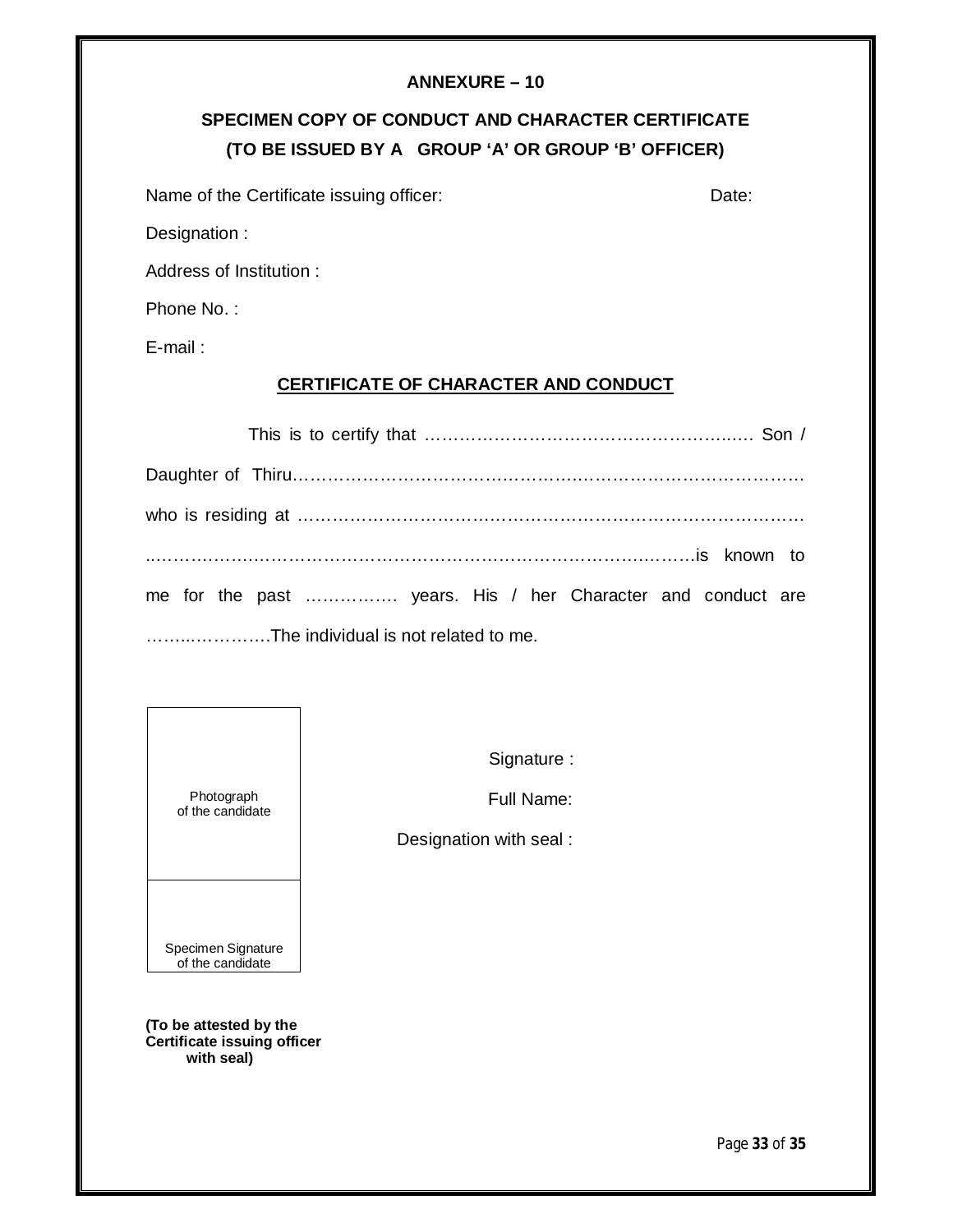#### **DISCLAIMER**

"The applicants while applying for the recruitment should furnish the details of equivalence of qualification declared in the form of Government order issued prior to the date of this Notification, if any, and produce the same when called for by Medical Services Recruitment Board, failing which their application will be rejected. The Government Orders regarding equivalence of qualification issued after the date of this Notification will not be accepted."

**Member Secretary**